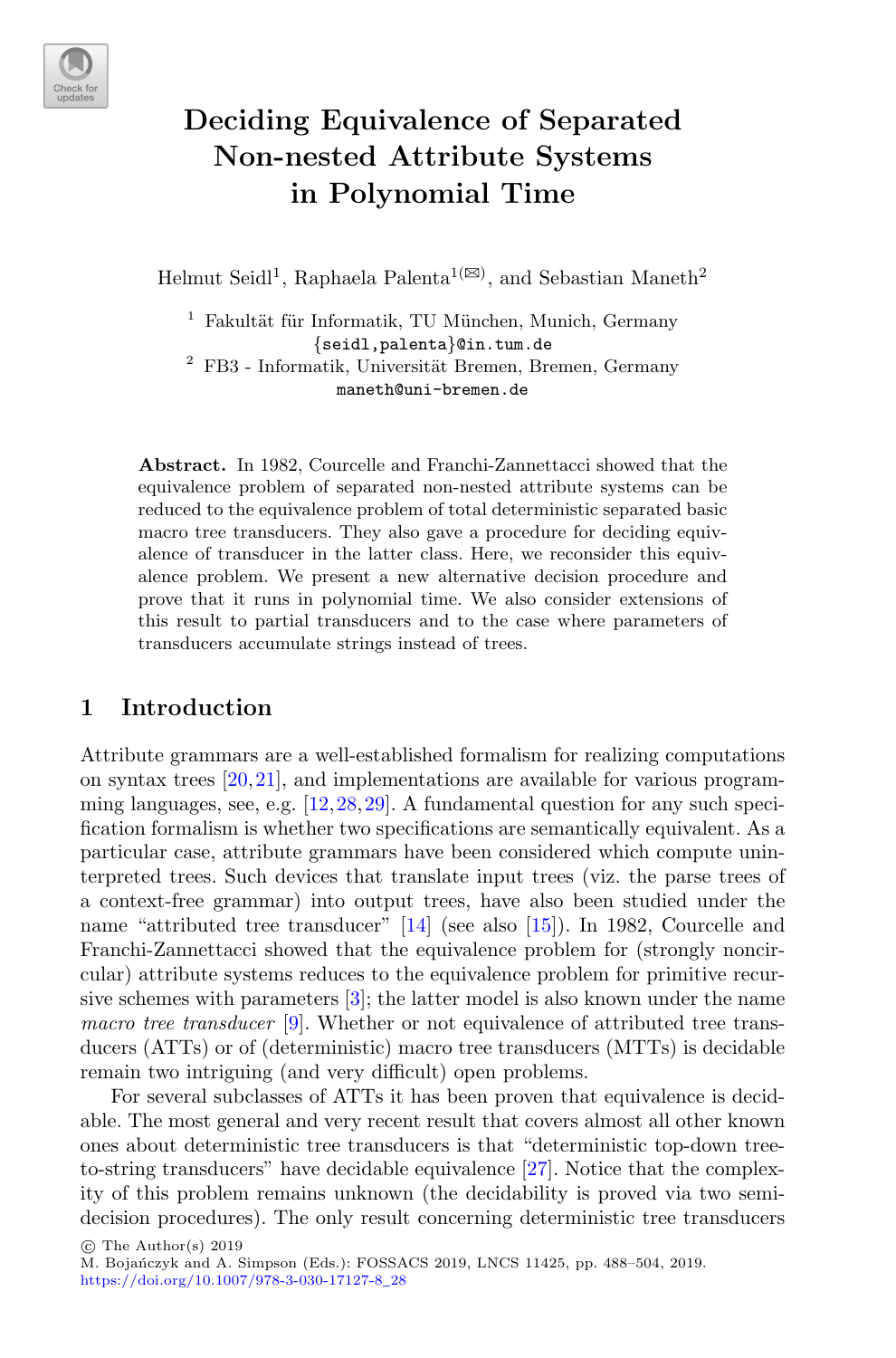that we are aware of and that is *not* covered by this general result, is the one by Courcelle and Franchi-Zannettacci about decidability of equivalence of "separated non-nested" ATTs (which they reduce to the same problem for "separated non-nested" MTTs). However, in their paper no statement is given concerning the complexity of the problem. In this paper we close this gap and study the complexity of deciding equivalence of separated non-nested MTTs. To do so we propose a new approach that we feel is simpler and easier to understand than the one of [\[3\]](#page-15-5). Using our approach we can prove that the problem can be solved in polynomial time.



<span id="page-1-0"></span>**Fig. 1.** Input tree for 2101.01 (in ternary) and corresponding output tree of  $M_{\text{tern}}$ .

In a separated non-nested attribute system, distinct sets of operators are used for the construction of inherited and synthesized attributes, respectively, and inherited attributes may depend on inherited attributes only. Courcelle and Franchi-Zannettacci's algorithm first translates separated non-nested attribute grammars into separated total deterministic non-nested macro tree transducers. In the sequel we will use the more established term *basic* macro-tree transducers instead of non-nested MTTs. Here, a macro tree transducer is called *separated* if the alphabets used for the construction of parameter values and outside of parameter positions are disjoint. And the MTT is *basic* if there is no nesting of state calls, i.e., there are no state calls inside of parameter positions. Let us consider an example. We want to translate ternary numbers into expressions over  $+, *$ , EXP, plus the constants 0, 1, and 2. Additionally, operators s, p, and z are used to represent integers in unary. The ternary numbers are parsed into particular binary trees; e.g., the left of Fig. [1](#page-1-0) shows the binary tree for the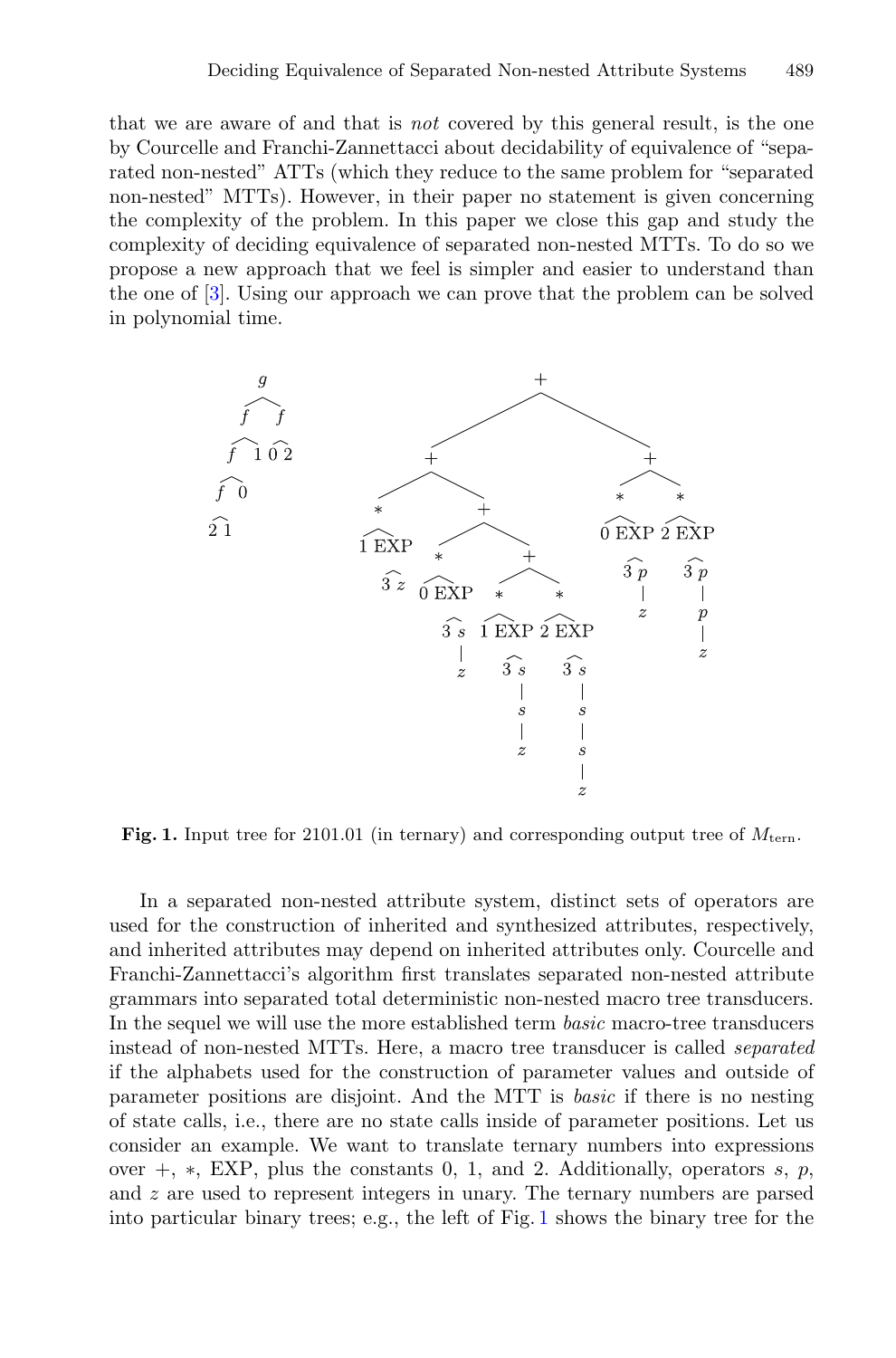$$
q_0(g(x_1, x_2)) \rightarrow +(q(x_1, z), q'(x_2, p(z)))
$$
  
\n
$$
q(f(x_1, x_2), y) \rightarrow +(r(x_2, y), q(x_1, s(y)))
$$
  
\n
$$
q'(f(x_1, x_2), y) \rightarrow +(r(x_1, y), q'(x_2, p(y)))
$$
  
\n
$$
\phi(i, y) \rightarrow * (i, \text{EXP}(3, y)) \text{ for } i \in \{0, 1, 2\}, \phi \in \{q, q', r\}
$$

<span id="page-2-0"></span>**Fig. 2.** Rules of the transducer  $M_{\text{tern}}$ .

number 2101.02. This tree is translated by our MTT into the tree in the right of Fig. [1](#page-1-0) (which indeed evaluates to  $64.\overline{2}$  in decimal). The rules of our transducer  $M_{\text{tern}}$  are shown in Fig. [2.](#page-2-0) The example is similar to the one used by Knuth [\[20](#page-15-0)] in order to introduce attribute grammars. The transducer is indeed basic and separated: the operators  $p$ ,  $s$ , and  $z$  are only used in parameter positions.

Our polynomial time decision procedure works in two phases: first, the transducer is converted into an "earliest" normal form. In this form, output symbols that are not produced within parameter positions are produced as early as possible. In particular it means that the root output symbols of the right-hand sides of rules for one state must differ. For instance, our transducer  $M_{\text{tern}}$  is *not* earliest, because all three r-rules produce the same output root symbol (∗). Intuitively, this symbol should be produced earlier, e.g., at the place when the state r is called. The earliest form is a common technique used for normal forms and equivalence testing of different kinds of tree transducers [\[8,](#page-15-7)[13](#page-15-8)[,22](#page-15-9)]. We show that equivalent states of a transducer in this earliest form produce their state-output exactly in the same way. This means especially that the output of parameters is produced in the same places. It is therefore left to check, in the second phase, that also these parameter outputs are equivalent. To this end, we build an equivalence relation on states of earliest transducers that combines the two equivalence tests described before. Technically speaking, the equivalence relation is tested by constructing sets of Herbrand equalities. From these equalities, a fixed point algorithm can, after polynomially many iterations, produce a stable set of equalities.

The proofs of Lemmata [1](#page-5-0) and [2](#page-6-0) can be found in the appendix of an extended version at [http://arxiv.org/abs/1902.03858.](http://arxiv.org/abs/1902.03858)

### **2 Separated Basic Macro Tree Transducers**

Let  $\Sigma$  be a ranked alphabet, i.e., every symbol of the finite set  $\Sigma$  has associated with it a fixed rank  $k \in \mathbb{N}$ . Generally, we assume that the input alphabet  $\Sigma$  is *non-trivial*, i.e.,  $\Sigma$  has cardinality at least 2, and contains at least one symbol of rank 0 and at least one symbol of rank  $> 0$ . The set  $\mathcal{T}_{\Sigma}$  is the set of all (finite, ordered, rooted) trees over the alphabet  $\Sigma$ . We denote a tree as a string over  $\Sigma$  and parenthesis and commas, i.e.,  $f(a, f(a, b))$  is a tree over  $\Sigma$ , where f is of rank 2 and  $a, b$  are of rank zero. We use Dewey dotted decimal notation to refer to a node of a tree: The root node is denoted  $\varepsilon$ , and for a node u, its *i*-th child is denoted by u.*i*. For instance, in the tree  $f(a, f(a, b))$  the *b*-node is at position 2.2. A *pattern* (or k-pattern) (over  $\Delta$ ) is a tree  $p \in \mathcal{T}_{\Delta \cup \{\top\}}$  over a ranked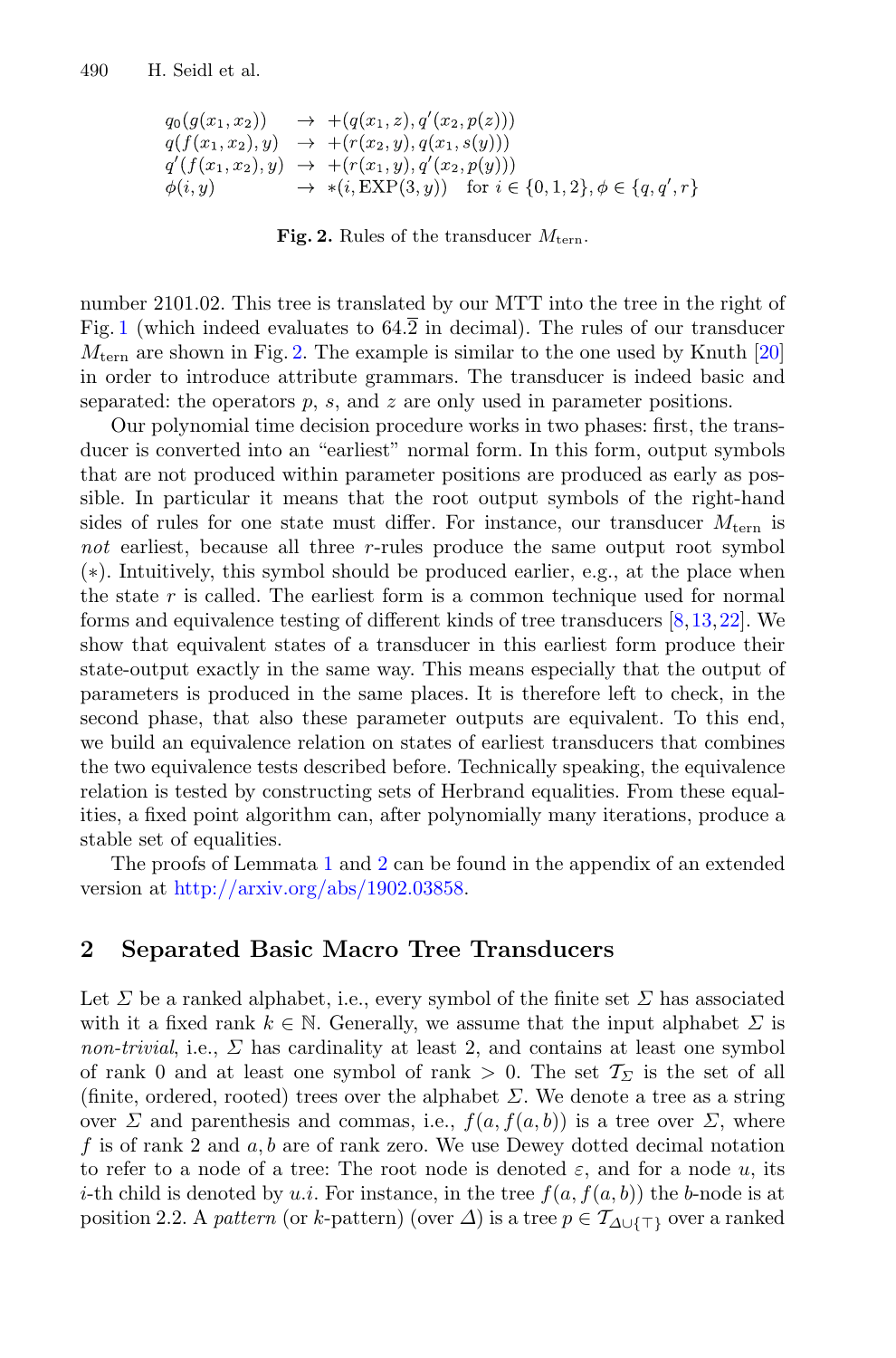alphabet  $\Delta$  and a disjoint symbol  $\top$  (with exactly k occurrences of the symbol  $\top$ ). The occurrences of the dedicated symbol  $\top$  serve as place holders for other patterns. Assume that p is a k-pattern and that  $p_1, \ldots, p_k$  are patterns; then  $p[p_1,\ldots,p_k]$  denotes the pattern obtained from p by replacing, for  $i=1,\ldots,k$ , the *i*-th occurrence (from left-to-right) of  $\top$  by the pattern  $p_i$ .

A *macro tree transducer*  $(MTT)$  M is a tuple  $(Q, \Sigma, \Delta, \delta)$  where Q is a ranked alphabet of states,  $\Sigma$  and  $\Delta$  are the ranked input and output alphabets, respectively, and  $\delta$  is a finite set of rules of the form:

<span id="page-3-0"></span>
$$
q(f(x_1,\ldots,x_k),y_1,\ldots,y_l)\to T
$$
\n(1)

where  $q \in Q$  is a state of rank  $l + 1$ ,  $l \geq 0$ ,  $f \in \Sigma$  is an input symbol of rank  $k \geq 0, x_1, \ldots, x_k$  and  $y_1, \ldots, y_l$  are the formal input and output parameters, respectively, and  $T$  is a tree built up according to the following grammar:

$$
T ::= a(T_1, ..., T_m) | q'(x_i, T_1, ..., T_n) | y_j
$$

for output symbols  $a \in \Delta$  of rank  $m \geq 0$  and states  $q' \in Q$  of rank  $n + 1$ , input parameter  $x_i$  with  $1 \le i \le k$ , and output parameter  $y_j$  with  $1 \le j \le l$ . For simplicity, we assume that all states q have the same number  $l$  of parameters. Our definition of an MTT does not contain an initial state. We therefore consider an MTT always together with an axiom  $A = p[q_1(x_1, T_1), \ldots, q_m(x_1, T_m)]$  where  $T_1,\ldots,T_m \in \mathcal{T}_{\Delta}^l$  are vectors of output trees (of length l each). Sometimes we only use an MTT  $M$  without explicitly mentioning an axiom  $A$ , then some  $A$  is assumed implicitly. Intuitively, the state  $q$  of an MTT corresponds to a function in a functional language which is defined through pattern matching over its first argument, and which constructs tree output using tree top-concatenation only; the second to  $(l+1)$ -th arguments of state q are its accumulating output parameters. The output produced by a state for a given input tree is determined by the right-hand side  $T$  of a rule of the transducer which matches the root symbol f of the current input tree. This right-hand side is built up from accumulating output parameters and calls to states for subtrees of the input and applications of output symbols from  $\Delta$ . In general MTTs are nondeterministic and only partially defined. Here, however, we concentrate on total deterministic transducers. The MTT M is *deterministic*, if for every  $(q, f) \in Q \times \Sigma$  there is at most one rule of the form [\(1\)](#page-3-0). The MTT M is *total*, if for every  $(q, f) \in Q \times \Sigma$  there is at least one rule of the form [\(1\)](#page-3-0). For total deterministic transducers, the semantics of a state  $q \in Q$  with the rule  $q(f(x_1,...,x_k), y_1,..., y_l) \to T$  can be considered as a function

$$
[\![q]\!]:\mathcal{T}_{\Sigma}\times\mathcal{T}_{\Delta}^l\rightarrow\mathcal{T}_{\Delta}
$$

which inductively is defined by:

$$
[\![q]\!](f(t_1,\ldots,t_k),\underline{S}) = [\![T]\!](t_1,\ldots,t_k)\,\underline{S}
$$
  
where  

$$
[\![a(T_1,\ldots,T_m)]\!](t)\,\underline{S} = a([\![T_1]\!](t)\,\underline{S},\ldots,[T_m]\!](t)\,\underline{S})
$$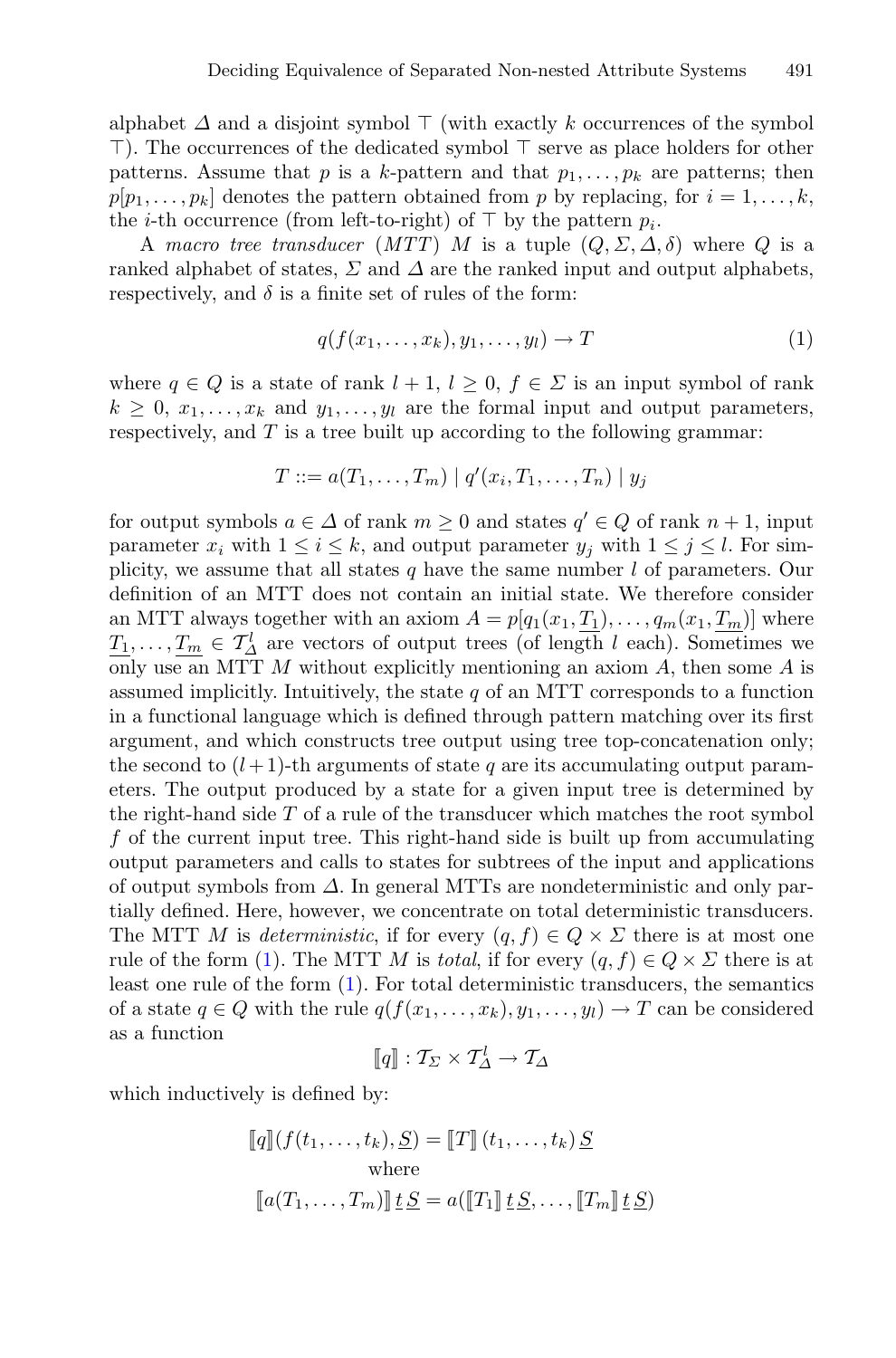$$
\llbracket y_j \rrbracket \underline{t} \underline{S} = S_j
$$

$$
\llbracket q'(x_i, T_1, \dots, T_l) \rrbracket \underline{t} \underline{S} = \llbracket q' \rrbracket (t_i, \llbracket T_1 \rrbracket \underline{t} \underline{S}, \dots, \llbracket T_l \rrbracket \underline{t} \underline{S})
$$

where  $S = (S_1, \ldots, S_l) \in T_{\Delta}^l$  is a vector of output trees. The semantics of a pair  $(M, A)$  with MTT M and axiom  $A = p[q_1(x_1, T_1), \ldots, q_m(x_1, T_m)]$  is defined by  $[(M, A)](t) = p[[q_1](t, \underline{T_1}), \ldots, [q_m](t, \underline{T_m})]$ . Two pairs  $(M_1, A_1), (M_2, A_2)$ consisting of MTTs  $M_1$ ,  $\overline{M_2}$  and corresponding axioms  $A_1$ ,  $A_2$  are *equivalent*,  $(M_1, A_1) \equiv (M_2, A_2)$ , iff for all input trees  $t \in \mathcal{T}_{\Sigma}$ , and parameter values  $\underline{T} \in$  $\mathcal{T}^l_{\Delta_{in}}$ ,  $\llbracket (M_1, A_1) \rrbracket (t, \underline{T}) = \llbracket (M_2, A_2) \rrbracket (t, \underline{T}).$ 

The MTT M is *basic*, if each argument tree  $T_j$  of a subtree  $q'(x_i, T_1, \ldots, T_n)$ of right-hand sides  $T$  of rules  $(1)$  may not contain further occurrences of states, i.e., is in  $\mathcal{T}_{\Delta\cup Y}$ . The MTT M is *separated basic*, if M is basic, and  $\Delta$  is the disjoint union of ranked alphabets  $\Delta_{out}$  and  $\Delta_{in}$  so that the argument trees  $T_i$  of subtrees  $q'(x_i, T_1, \ldots, T_n)$  are in  $\mathcal{T}_{\Delta_{in} \cup Y}$ , while the output symbols a outside of such subtrees are from  $\Delta_{out}$ . The same must hold for the axiom. Thus, letters directly produced by a state call are in  $\Delta_{out}$  while letters produced in the parameters are in  $\Delta_{in}$ . The MTT  $M_{\text{tern}}$  from the Introduction is separated basic with  $\Delta_{out}$  =  $\{0, 1, 2, 3, *, +, EXP\}$  and  $\Delta_{in} = \{p, s, z\}.$ 

As separated basic MTTs are in the focus of our interests, we make the grammar for their right-hand side trees  $T$  explicit:

$$
T ::= a(T_1, ..., T_m) | y_j | q'(x_i, T'_1, ..., T'_n)
$$
  
\n
$$
T' ::= b(T'_1, ..., T'_{m'}) | y_j
$$

where  $a \in \Delta_{out}$ ,  $q' \in Q$ ,  $b \in \Delta_{in}$  of ranks  $m, n + 1$  and  $m'$ , respectively, and p is an n-pattern over  $\Delta$ . For separated basic MTTs only axioms  $A = p[q_1(x_1, \underline{T_1}), \ldots, q_m(x_1, \underline{T_m})]$  with  $T_1, \ldots, T_m \in \underline{T}_{\Delta_{in}}^l$  are considered.

Note that equivalence of nondeterministic transducers is undecidable (even already for very small subclasses of transductions [\[18](#page-15-10)]). Therefore, we assume for the rest of the paper that all MTTs are deterministic and separated basic. We will also assume that all MTTs are total, with the exception of Sect. [5](#page-12-0) where we also consider partial MTTs.

*Example 1.* We reconsider the example from the Introduction and adjust it to our formal definition. The transducer was given without an axiom (but with a tacitly assumed "start state"  $q_0$ ). Let us now remove the state  $q_0$  and add the axiom  $A = q(x_1, z)$ . The new q rule for g is:

<span id="page-4-0"></span>
$$
q(g(x_1, x_2), y) \to +(q(x_1, y), q'(x_2, p(y))).
$$

To make the transducer total, we add for state  $q'$  the rule

$$
q'(g(x_1, x_2), y) \to +(*(0, \text{EXP}(3, y)), * (0, \text{EXP}(3, y))).
$$

For state r we add rules  $q(\alpha(x_1, x_2), y) \rightarrow *(0, EXP(3, y))$  with  $\alpha = f, g$ . The MTT is separated basic with  $\Delta_{out} = \{0, 1, 2, 3, *, +, EXP\}$  and  $\Delta_{in} = \{p, s, z\}$ . is separated basic with  $\Delta_{out} = \{0, 1, 2, 3, *, +, \text{EXP}\}\$ and  $\Delta_{in} = \{p, s, z\}.$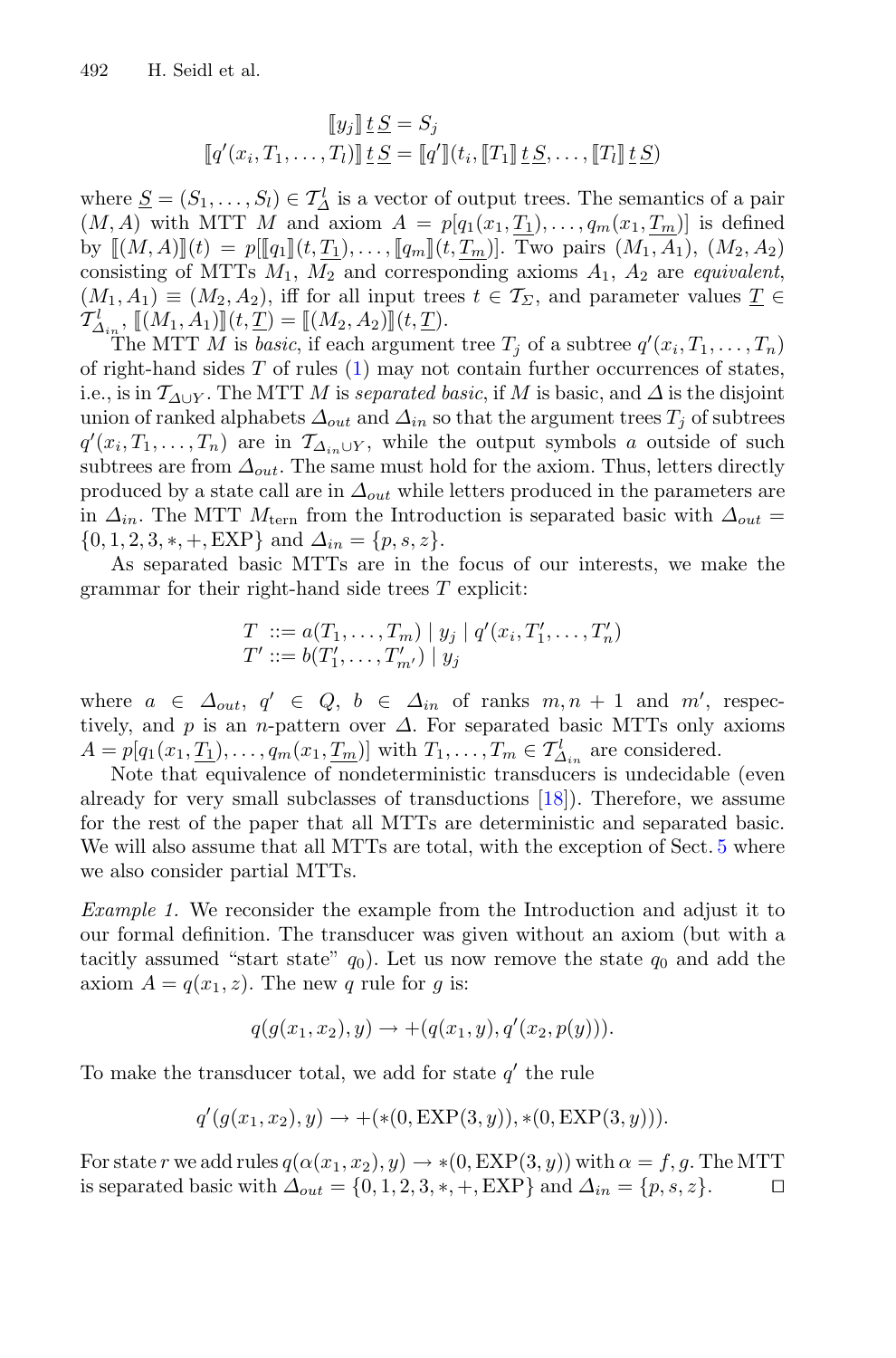We restricted ourselves to *total* separated basic MTTs. However, we would like to be able to decide equivalence for *partial* transducers as well. For this reason we define now top-down tree automata, and will then decide equivalence of MTTs relative to some given DTA D. A *deterministic top-down tree automaton* (*DTA*) D is a tuple  $(B, \Sigma, b_0, \delta_D)$  where B is a finite set of states,  $\Sigma$  is a ranked alphabet of input symbols,  $b_0 \in B$  is the initial state, and  $\delta_D$  is the partial transition function with rules of the form  $b(f(x_1,...,x_k)) \rightarrow (b_1(x_1),...,b_k(x_k))$ , where  $b, b_1, \ldots, b_k \in B$  and  $f \in \Sigma$  of rank k. W.l.o.g. we always assume that all states b of a DTA are productive, i.e.,  $\text{dom}(b) \neq \emptyset$ . If we consider a MTT M relative to a DTA D we implicitly assume a mapping  $\pi: Q \to B$ , that maps each state of M to a state of D, then we consider for q only input trees in  $\textsf{dom}(\pi(q))$ .

### **3 Top-Down Normalization of Transducers**

In this section we show that each total deterministic basic separated MTT can be put into an "earliest" normal form relative to a fixed DTA D. Intuitively, state output (in  $\Delta_{out}$ ) is produced as early as possible for a transducer in the normal form. It can then be shown that two equivalent transducers in normal form produce their state output in exactly the same way.

Recall the definition of patterns as trees over  $\mathcal{T}_{\Delta\cup\{\top\}}$ . Substitution of  $\top$ symbols by other patterns induces a partial ordering  $\subseteq$  over patterns by  $p \subseteq p'$ if and only if  $p = p'[p_1, \ldots, p_m]$  for some patterns  $p_1, \ldots, p_m$ . W.r.t. this ordering,  $\top$  is the *largest* element, while all patterns without occurrences of  $\top$  are minimal. By adding an artificial *least* element ⊥, the resulting partial ordering is in fact a *complete lattice*. Let us denote this complete lattice by  $\mathcal{P}_{\Delta}$ .

Let  $\Delta = \Delta_{in} \cup \Delta_{out}$ . For  $T \in \mathcal{T}_{\Delta \cup Y}$ , we define the  $\Delta_{out}$ -prefix as the pattern  $p \in \mathcal{T}_{\Delta_{out} \cup \{\top\}}$  as follows. Assume that  $T = a(T_1, \ldots, T_m)$ .

- If  $a \in \Delta_{out}$ , then  $p = a(p_1, \ldots, p_m)$  where for  $j = 1, \ldots, m, p_j$  is the  $\Delta_{out}$ prefix of  $T_i$ .
- If  $a \in \Delta_{in} \cup Y$ , then  $p = \top$ .

By this definition, each tree  $t \in \mathcal{T}_{\Delta \cup Y}$  can be uniquely decomposed into a  $\Delta_{out}$ prefix p and subtrees  $t_1, \ldots, t_m$  whose root symbols all are contained in  $\Delta_{in} \cup Y$ such that  $t = p[t_1, \ldots, t_m]$ .

Let  $M$  be a total separated basic MTT  $M, D$  be a given DTA. We define the  $\Delta_{out}$ -prefix of a state q of M relative to D as the minimal pattern  $p \in \mathcal{T}_{\Delta_{out} \cup \{\top\}}$ so that each tree  $[[q](t, \underline{T}), t \in \text{dom}(\pi(q)), \underline{T} \in \mathcal{T}_{\Delta}^l$ , is of the form  $p[T_1, \ldots, T_m]$  for some sequence of subtrees  $T_1, \ldots, T_m \in \mathcal{T}_\Delta$ . Let us denote this unique pattern p by  $\text{pref}_o(q)$ . If  $q(f,y_1,\ldots,y_l) \to T$  is a rule of a separated basic MTT and there is an input tree  $f(t_1,\ldots,t_k) \in \text{dom}(\pi(q))$  then  $|\text{pref}_o(q)| \leq |T|$ .

<span id="page-5-0"></span>**Lemma 1.** *Let* M *be a total separated basic MTT and* D *a given DTA. Let*  $t \in \text{dom}(\pi(q))$  *be a smallest input tree of a state q of M. The*  $\Delta_{out}$ -prefix of *every state* q of M *relative* to D *can be computed in time*  $\mathcal{O}(|t| \cdot |M|)$ *.*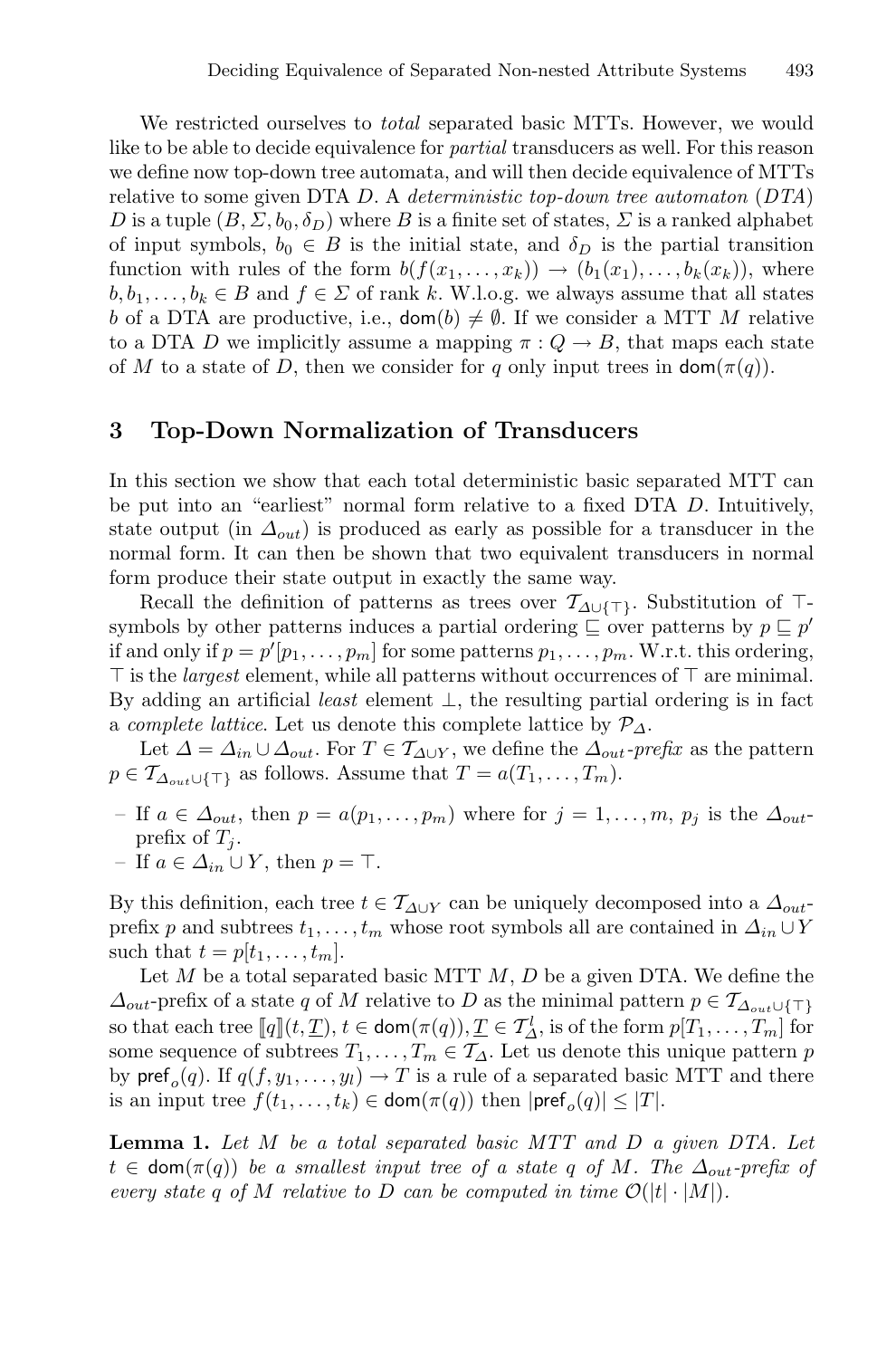The proof is similar to the one of  $[8,$  Theorem 8 for top-down tree transducers. This construction can be carried over as, for the computation of  $\Delta_{out}$ -prefixes, the precise contents of the output parameters  $y_i$  can be ignored.

<span id="page-6-1"></span>*Example 2.* We compute the  $\Delta_{out}$ -prefix of the MTT M from Example [1.](#page-4-0) We consider  $M$  relative to the trivial DTA  $D$  that consists only of one state  $b$  with  $dom(b) = T_{\Sigma}$ . We therefore omit D in our example. We get the following system of in-equations: from the rules of state r we obtain  $Y_r \subseteq * (i, EXP(3, \top))$  with  $i \in$  $\{0, 1, 2\}$ . From the rules of state q we obtain  $Y_q \sqsubseteq + (Y_q, Y_{q'})$ ,  $Y_q \sqsubseteq + (Y_r, Y_q)$  and  $Y_q \subseteq * (i, EXP(3, \top))$  with  $i \in \{0, 1, 2\}$ . From the rules of state q' we obtain  $Y_{q'} \subseteq$  $+(*(0, EXP(3, \top)), *(0, EXP(3, \top))), Y_{q'} \sqsubseteq +(Y_r, Y_{q'})$  and  $Y_{q'} \sqsubseteq * (i, EXP(3, \top))$ with  $i \in \{0, 1, 2\}$ . For the fixpoint iteration we initialize  $Y_r^{(0)}$ ,  $Y_q^{(0)}$ ,  $Y_{q'}^{(0)}$  with  $\perp$ each. Then  $Y_r^{(1)} = * (T, EXP(3, T)) = Y_r^{(2)}$  and  $Y_q^{(1)} = T, Y_{q'}^{(1)} = T$ . Thus, the fixpoint iteration ends after two rounds with the solution  $\text{pref}_o(q) = \top$ .

<span id="page-6-0"></span>Let  $M$  be a separated basic MTT  $M$  and  $D$  be a given DTA  $D$ .  $M$  is called D-earliest if for every state  $q \in Q$  the  $\Delta_{out}$ -prefix with respect to  $\pi(q)$  is T.

**Lemma 2.** *For every pair* (M,A) *consisting of a total separated basic MTT* M *and axiom* A *and a given DTA* D*, an equivalent pair* (M , A ) *can be constructed so that* M *is a total separated basic MTT that is* D*-earliest. Let* t *be an output tree of*  $(M, A)$  *for a smallest input tree*  $t' \in \text{dom}(\pi(q))$  *where* q *is the state occurring in* A. Then the construction runs in time  $\mathcal{O}(|t| \cdot |(M,A)|)$ .

The construction follows the same line as the one for the earliest form of top-down tree transducer, cf. [\[8](#page-15-7), Theorem 11]. Note that for partial separated basic MTTs the size of the  $\Delta_{out}$ -prefixes is at most exponential in the size of the transducer. However for total transducer that we consider here the  $\Delta_{out}$ -prefixes are linear in the size of the transducer and can be computed in quadratic time, cf. [\[8\]](#page-15-7).

<span id="page-6-2"></span>**Corollary 1.** *For* (M,A) *consisting of a total deterministic separated basic MTT M* and axiom A and the trivial DTA D accepting  $\mathcal{T}_{\Sigma}$  an equivalent pair  $(M', A')$  *can be constructed in quadratic time such that*  $M'$  *is an D-earliest total deterministic separated basic MTT.*

*Example 3.* We construct an equivalent earliest MTT  $M'$  for the transducer from Example [1.](#page-4-0) In Example [2](#page-6-1) we already computed the  $\Delta_{out}$ -prefixes of states  $q, q', r;$  $\mathsf{pref}_o(q) = \top$ ,  $\mathsf{pref}_o(q') = \top$  and  $\mathsf{pref}_o(r) = *(\top, \mathrm{EXP}(3, \top))$ . As there is only one occurrence of symbol  $\top$  in the  $\Delta_{out}$ -prefixes of q and q' we call states  $\langle q, 1 \rangle$ and  $\langle q', 1 \rangle$  by q and q', respectively. Hence, a corresponding earliest transducer has axiom  $A = q(x_1, z)$ . The rules of q and q' for input symbol g do not change. For input symbol f we obtain

$$
q(f(x_1, x_2), y) \rightarrow +(*(r(x_2, y), \text{EXP}(3, y)), q(x_1, s(y)))
$$
 and  
 $q'(f(x_1, x_2), y) \rightarrow +(*(r(x_1, y), \text{EXP}(3, y), q'(x_2, p(y))).$ 

As there is only one occurrence of symbol  $\top$  related to a recursive call in  $\mathsf{pref}_o(r)$  we call  $\langle r, 1 \rangle$  by r. For state r we obtain new rules  $r(\alpha(x_1, x_2), y) \to 0$  with  $\alpha \in \{f, a\}$  and  $r(i, y) \to i$  with  $i \in \{0, 1, 2\}$ . with  $\alpha \in \{f, g\}$  and  $r(i, y) \rightarrow i$  with  $i \in \{0, 1, 2\}$ .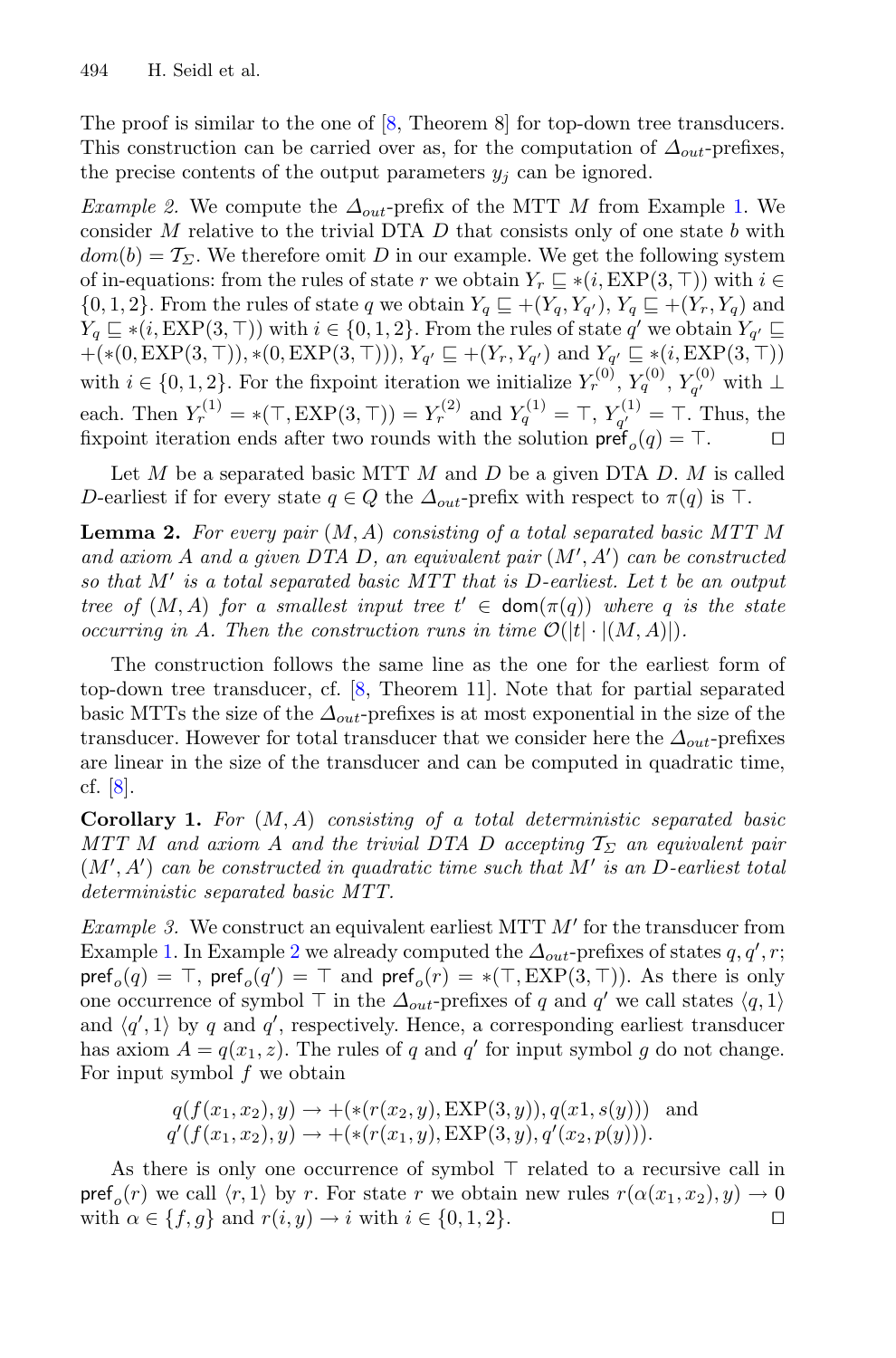We define a family of equivalence relation by induction,  $\cong_b \subseteq ((Q, \mathcal{T}_{\Delta_{in}}^k) \cup$  $\mathcal{T}_{\Delta_{in}}$ ) × ( $(Q, \mathcal{T}_{\Delta_{in}}^k) \cup \mathcal{T}_{\Delta_{in}}$ ) with b a state of a given DTA is the intersection of the equivalence relations  $\cong_b^{(h)}$ , i.e.,  $X \cong_b Z$  if and only if for all  $h \geq 0$ ,  $X \cong_b^{(h)}$ Z. We let  $(q, \underline{T}) \cong_b^{(h+1)} (q', \underline{T'})$  if for all  $f \in \text{dom}(b)$  with  $b(f(x_1, \ldots, x_k) \rightarrow$  $(b_1,\ldots,b_k)$ , there is a pattern p such that  $q(f(x_1,\ldots,x_k), y) \rightarrow p[t_1,\ldots,t_m]$ and  $q'(f(x_1,\ldots,x_k), \underline{y}') \rightarrow p[t'_1,\ldots,t'_m]$  with

- if  $t_i$  and  $t'_i$  are both recursive calls to the same subtree, i.e.,  $t_i = q_i(x_{j_i}, \underline{T_i})$ ,  $t'_{i} = q'_{i}(x_{j'_{i}}, \underline{T'_{i}})$  and  $j_{i} = j'_{i}$ , then  $(q_{i}, \underline{T_{i}})[\underline{T}/\underline{y}] \cong_{b_{j_{i}}}^{b} (q'_{i}, \underline{T'_{i}})[\underline{T'}/\underline{y'}]$
- if  $t_i$  and  $t'_i$  are both recursive calls but on different subtrees, i.e.,  $t_i$  =  $q_i(x_{j_i}, \underline{T_i}), t'_i = q'_i(x_{j'_i}, \underline{T'_i})$  and  $j_i \neq j'_i$ , then  $\hat{t} := [\![q_i]\!](s, \underline{T_i})[\underline{T/y}] =$  $\llbracket q'_i \rrbracket(s, \underline{T'_i})[\underline{T}/\underline{y}]$  for some  $s \in \Sigma^{(0)}$  and  $(q_i, \underline{T_i})[\underline{T}/\underline{y}] \cong_{b_{j_i}}^{(h)} \hat{t} \cong_{b_{j'_i}}^{(h)} (q'_i, \underline{T'_i})[\underline{T}/\underline{y}]$
- *i* and  $t'_i$  are both parameter calls, i.e.,  $t_i = y_{j_i}$  and  $t'_i = y'_{j'_i}$ , then  $T_{j_i} = T'_{j'_i}$
- find the is a parameter call and  $t'_i$  a recursive call, i.e.,  $t_i = y_{j_i}$  and  $t'_i = q'_i(x_{j'_i}, \underline{T'_i})$ , then  $T_{j_i} \cong_{b_{j'_i}}^{(h)} (q'_i, \underline{T'_i})[\underline{T'}/\underline{y'}]$
- (symmetric to the latter case) if  $t_i$  is a recursive call and  $t'_i$  a parameter call, i.e.,  $t_i = q_i(x_{j_i}, \underline{T_i})$  and  $t'_i = y'_{j'_i}$ , then  $(q_i, \underline{T_i})[\underline{T}/\underline{y}] \cong_{b_{j_i}}^{(h)} T'_{j'_i}$ .

We let  $T \cong_b^{(h+1)} (q', \underline{T'})$  if for all  $f \in \text{dom}(b)$  with  $r(f(x_1, \ldots, x_k)) \to (b_1, \ldots, b_k)$ ,  $q'(f(\underline{x}), \underline{y}) \to t',$ 

- if  $t' = y_j$  then  $T = T'_j$
- if  $t' = q'_1(x_i, \underline{T'_1})$  then  $T \cong_{b_i}^{(h)} (q'_1, \underline{T'_1})[\underline{T'}/\underline{y'}].$

Intuitively,  $(q, \underline{T}) \cong_b^h (q', \underline{T'})$  if for all input trees  $t \in \text{dom}(b)$  of height h,  $\llbracket q \rrbracket(t, \underline{T}') = \llbracket q' \rrbracket(t, \underline{T}')$ . Then  $(q, \underline{T}) \cong_b (q', \underline{T}')$  if for *all* input trees  $t \in \text{dom}(b)$ (independent of the height),  $\llbracket q \rrbracket (t, \underline{T}) = \llbracket q' \rrbracket (t, \underline{T}')$ .

**Theorem 1.** *For a given DTA* D *with initial state* b*, let* M,M *be* D*-earliest total deterministic separated basic MTTs with axioms* A *and* A *, respectively. Then*  $(M, A)$  *is equivalent to*  $(M', A')$  *relative to* D, *iff there is a pattern p such that*  $A = p[q_1(x_1, \underline{T_1}), \ldots, q_m(x_1, \underline{T_m})]$ *, and*  $A' = p[q'_1(x_1, \underline{T'_1}), \ldots, q'_m(x_1, \underline{T'_m})]$ *and for*  $j = 1, \ldots, m$ ,  $(q_j, \underline{T_j}) \cong_b (q'_j, T'_j)$ , *i.e.*,  $q_j$  *and*  $q'_j$  *are equivalent on the values of output parameters*  $\underline{T}_j$  *and*  $\underline{T}'_j$ *.* 

*Proof.* Let  $\Delta$  be the output alphabet of M and M'. Assume that  $(M, A) \cong_b$  $(M', A')$ . As M and M' are earliest, the  $\Delta_{out}$ -prefix of  $\llbracket (M, A) \rrbracket (t)$  and  $\llbracket (M', A') \rrbracket (t)$ , for  $t \in \text{dom}(b)$  is the same pattern p and therefore  $A =$  $p[q_1(x_1, \underline{T_1}), \ldots, q_m(x_1, \underline{T_m})]$  and  $A' = p[q'_1(x_1, \underline{T'_1}), \ldots, q'_m(x_1, \underline{T'_m})]$ . To show that  $(q_i, \underline{T_i}) \cong_b (q'_i, \underline{T'_i})$  let  $u_i$  be the position of the *i*-th  $\top$ -node in the pattern p. For some  $t \in \text{dom}(b)$  and  $\underline{T} \in \mathcal{T}_{\Delta_{in}}$  let  $t_i$  and  $t'_i$  be the subtree of  $\underline{\mathbb{I}}(M,A)\mathbb{I}(t,\underline{T})$ and  $[[(M', A')]](t, \underline{T})$ , respectively. Then  $t_i = t'_i$  and therefore  $(q_i, \underline{T_i}) \cong_b (q'_i, \underline{T'_i})$ .

Now, assume that the axioms  $A = p[q_1(x_1, \underline{T_1}), \ldots, q_m(x_1, \underline{T_m})]$  and  $\overline{A'} =$  $p[q'_1(x_1, \underline{T'_1}), \ldots, q'_m(x_1, \underline{T'_m})]$  consist of the same pattern p and for  $i = 1, \ldots, m$ ,  $(q_i, \underline{T_i}) \cong_b^{\sim}(q'_i, \underline{T'_i})$ . Let  $t \in \text{dom}(b)$  be an input tree then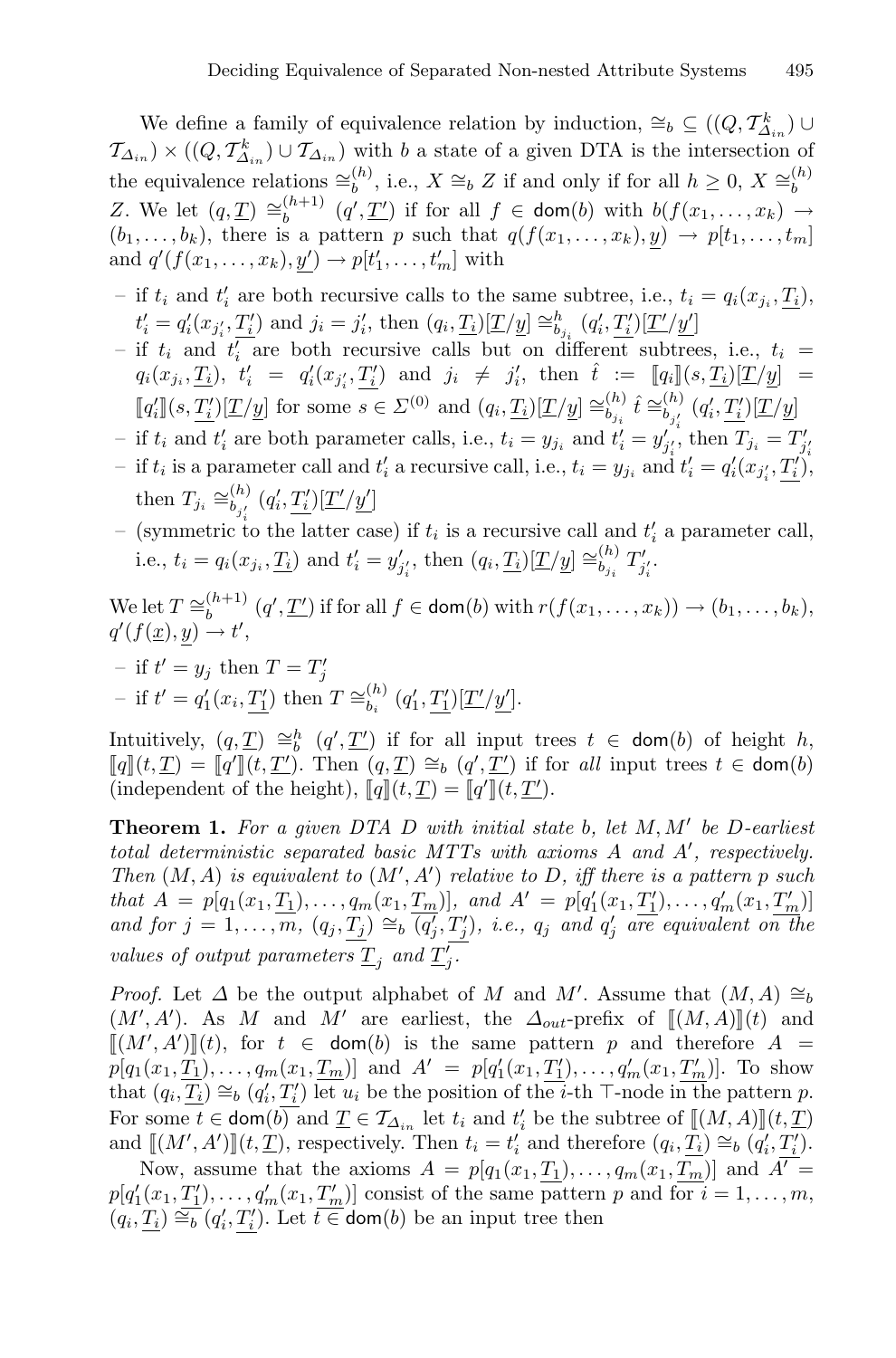$$
\begin{array}{llll} [[(M,A)]](t) = p[[q_1]](t,\underline{T_1}), \ldots, [[q_m]](t,\underline{T_m})]\\ = p[[q'_1]](t,\underline{T'_1}), \ldots, [[q'_m]](t,\underline{T'_m})]\\ = [[(M',A')]](t). \end{array}
$$

# <span id="page-8-1"></span>**4 Polynomial Time**

In this section we prove the main result of this paper, namely, that for each fixed DTA D, equivalence of total deterministic basic separated MTTs (relative to  $D$ ) can be decided in polynomial time. This is achieved by taking as input two D-earliest such transducers, and then collecting conditions on the parameters of pairs of states of the respective transducers for their produced outputs to be equal.

<span id="page-8-0"></span>*Example 4.* Consider a DTA D with a single state only which accepts all inputs, and states  $q, q'$  with

$$
q(a, y_1, y_2) \to g(y_1)
$$
  $q'(a, y'_1, y'_2) \to g(y'_2)$ 

Then q and q' can only produce identical outputs for the input  $a$  (in dom(b)) if parameter  $y_2'$  of  $q'$  contains the same output tree as parameter  $y_1$  of  $q$ . This precondition can be formalized by the equality  $y_2' \doteq y_1$ . Note that in order to distinguish the output parameters of  $q'$  from those of q we have used primed copies  $y_i'$  for  $q'$ . In the contract of the contract of the contract of the contract of the contract of the contract of the contract of the contract of the contract of the contract of the contract of the contract of the contract of the contr

It turns out that *conjunctions* of equalities such as in Example [4](#page-8-0) are sufficient for proving equivalence of states. For states  $q, q'$  of total separated basic MTTs  $M, M'$ , respectively, that are both D-earliest for some fixed DTA D,  $h \geq 0$  and some fresh variable z, we define

$$
\Psi_{b,q}^{(h)}(z) = \bigwedge_{b(f\underline{x}) \to (b_1, \dots, b_k)} \bigwedge_{q(f\underline{x}, \underline{y}) \to y_j} (z \doteq y_j) \qquad \wedge
$$

$$
\bigwedge_{q(f\underline{x}, \underline{y}) \to \hat{q}(x_i, \underline{T})} \Psi_{b_i, \hat{q}}^{(h-1)}(z)[\underline{T}/\underline{y}] \wedge
$$

$$
\bigwedge_{q(f\underline{x}, \underline{y}) \to p[\dots]} \perp
$$

where  $\perp$  is the boolean value *false*. We denote the output parameters in  $\Psi_{b,q}^{(h)}(z)$ by y, we define  $\Psi'_{b,q'}(z)$  in the same lines as  $\Psi_{b,q}^{(h)}(z)$  but using  $\underline{y'}$  for the output parameters. To substitute the output parameters with trees  $\underline{T}, \underline{T'}$ , we therefore use  $\Psi_{b,q}^{(h)}(z)[\underline{T}/y]$  and  $\Psi_{b,q'}^{(h)}(z)[\underline{T'}/y']$ . Assuming that q is a state of the D-earliest separated basic MTT M then  $\Psi_{b,q}^{(h)}(z)$  is true for all ground parameter values s and some  $T \in \mathcal{T}_{\Delta \cup Y}$  if  $[\![q]\!](t, \underline{s}) = T[\underline{s}/\underline{y}]$  for all input trees  $t \in \text{dom}(b)$  of height at most h. Note that, since M is D-earliest, T is necessarily in  $\mathcal{T}_{\Delta_{in}\cup Y}$ . W.l.o.g., we assume that every state b of D is productive, i.e.,  $\text{dom}(b) \neq \emptyset$ . For each state b of D, we therefore may choose some input tree  $t_b \in \text{dom}(b)$  of minimal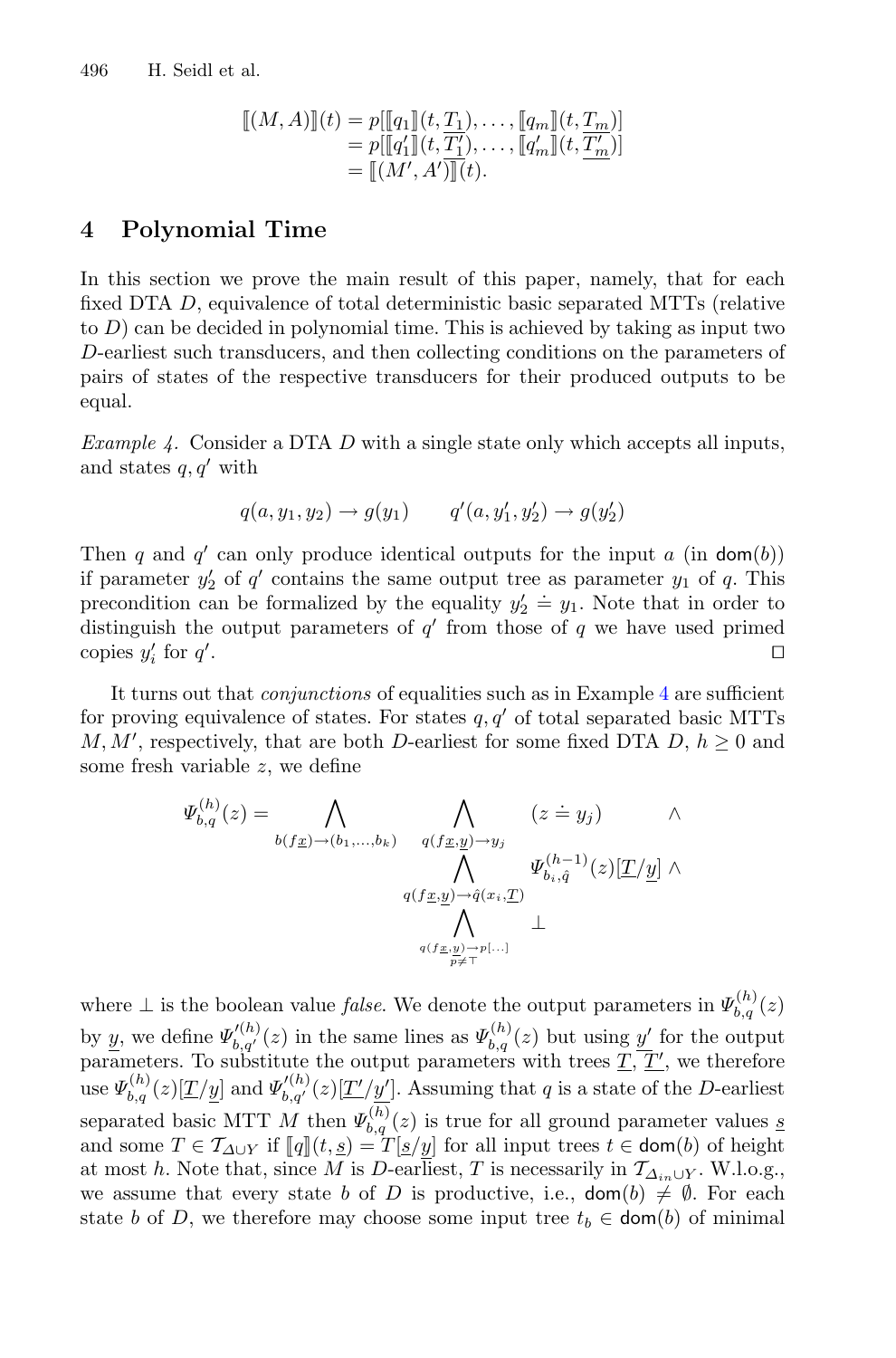depth. We define  $s_{b,q}$  to be the output of q for a minimal input tree  $t_r \in \text{dom}(b)$ and parameter values y—when considering formal output parameters as output symbols in  $\Delta_{in}$ , i.e.,  $s_{b,q} = [q](t_r, y)$ .

*Example 5.* We consider again the trivial DTA D with only one state b that accepts all  $t \in \mathcal{T}_{\Sigma}$ . Thus, we may choose  $t_b = a$ . For a state q with the following two rules  $q(a, y_1, y_2) \to y_1$  and  $q(f(x), y_1, y_2) \to q(x, h(y_2), b)$ , we have  $s_{b,q} = y_1$ . Moreover, we obtain

$$
\Psi_{b,q}^{(0)}(z) = z = y_1
$$
\n
$$
\Psi_{b,q}^{(1)}(z) = (z = y_1) \land (z = h(y_2))
$$
\n
$$
\Psi_{b,q}^{(2)}(z) = (z = y_1) \land (z = h(y_2)) \land (z = h(b))
$$
\n
$$
\equiv (y_2 = b) \land (y_1 = h(b)) \land (z = h(b))
$$
\n
$$
\Psi_{b,q}^{(3)}(z) = (z = y_1) \land (b = b) \land (h(y_2) = h(b)) \land (z = h(b))
$$
\n
$$
\equiv (y_2 = b) \land (y_1 = h(b)) \land (z = h(b))
$$

We observe that  $\Psi_{b,q}^{(2)}(z) = \Psi_{b,q}^{(3)}(z)$  and therefore for every  $h \geq 2$ ,  $\Psi_{b,q}^{(h)}(z) =$  $\Psi_{b,a}^{(3)}(z).$  $\mathcal{L}_{b,q}^{(0)}(z).$ 

According to our equivalence relation  $\cong_b$ , b state of the DTA D, we define for states  $q, q'$  of D-earliest total deterministic separated basic MTTs  $M, M'$ , and  $h \geq 0$ , the conjunction  $\Phi_{b,(q,q')}^{(h)}$  by

$$
\bigwedge_{\substack{b(f_{\underline{x}}) \to (b_1, \ldots, b_k) \\ q(f_{\underline{x}}, y) \to p[\underline{t}] \\ q'(f_{\underline{x}}, y') \to p[\underline{t}']} }\left( \bigwedge_{\substack{t_i = y_j \\ t'_i = y'_j \\ t'_i = y'_{j'_i}}} (y_{j_i} \doteq y'_{j'_i}) \right) \qquad \wedge
$$

$$
\bigwedge_{i=y_{j_i}}^{j_i}, \qquad \varPsi_{b_{j'_i},q'_i}^{\prime (h-1)}(y_{j_i})[\underline{T}'/\underline{y'}] \qquad \qquad \wedge
$$

$$
\bigwedge_{i_1'=y_{j_1}'}^{i_1=y_{j_1}'} \Psi_{b_{j_1},q_i}^{(h-1)}(y_{j_1'}')[\underline{T}/\underline{y}] \qquad \qquad \wedge
$$

$$
\bigwedge \limits_{t_i = q_i(x_{j_i},\underline{T})}^{t_i = y'_{j_i'}},\qquad \Phi^{(h-1)}_{b_{j_i},(q_i,q'_i)}[\underline{T}/\underline{y},\underline{T}'/\underline{y}'] \qquad \qquad \wedge \\\hspace{10mm} \bigwedge \limits_{t_i = q_i'(x_{j_i'},\underline{T}')}^{t_i = q_i'(x_{j_i'},\underline{T}')} \qquad \qquad \wedge
$$

$$
\sum_{\substack{j_i=j'_i\\ \vdots \\ t_i=q_i(x_{j_i},\underline{T})\\ t'_i=q'_i(x_{j'_i},\underline{T}')}} \left(\varPsi_{b_{j_i},q_i}^{(h-1)}(s_{b,q_i})[\underline{T}/\underline{y}] \wedge \varPsi_{b_{j'_i},q'_i}^{(h-1)}(s_{b,q_i}[\underline{T}/\underline{y}])[\underline{T}'/\underline{y}']) \right) \wedge \prod_{\substack{i_i=q'_i(x_{j'_i},\underline{T}')}} \left(\varPsi_{b_{j_i},q_i}^{(h-1)}(s_{b,q_i}[\underline{T}/\underline{y}])[\underline{T}'/\underline{y}']\right) \wedge \prod_{\substack{j_i \neq j'_i \\ \bot}} \left(\varPsi_{b_{j_i},q_i}^{(h-1)}(s_{b,q_i}[\underline{T}/\underline{y}])[\underline{T}'/\underline{y}']\right) \wedge \prod_{\substack{j_i \neq j'_i \\ \bot}} \left(\varPsi_{b_{j_i},q_i}^{(h-1)}(s_{b,q_i}[\underline{T}/\underline{y}])[\underline{T}'/\underline{y}']\right) \wedge \prod_{\substack{j_i \neq j'_i \\ \bot}} \left(\varPsi_{b_{j_i},q_i}^{(h-1)}(s_{b,q_i}[\underline{T}/\underline{y}])[\underline{T}'/\underline{y}']\right) \wedge \prod_{\substack{j_i \neq j'_i \\ \bot}} \left(\varPsi_{b_{j_i},q_i}^{(h-1)}(s_{b,q_i}[\underline{T}/\underline{y}])[\underline{T}'/\underline{y}']\right) \wedge \prod_{\substack{j_i \neq j'_i \\ \bot}} \left(\varPsi_{b_{j_i},q_i}^{(h-1)}(s_{b,q_i}[\underline{T}/\underline{y}])[\underline{T}'/\underline{y}']\right) \wedge \prod_{\substack{j_i \neq j'_i \\ \bot}} \left(\varPsi_{b_{j_i},q_i}^{(h-1)}(s_{b,q_i}[\underline{T}/\underline{y}])[\underline{T}'/\underline{y}']\right) \wedge \prod_{\substack{j_i \neq j'_i \\ \bot}} \left(\varPsi_{b_{j_i},q_i}^{(h-1)}(s_{b,q_i}[\underline{T}/\underline{y}])[\underline{T}'/\underline{y}']\right) \wedge \prod_{\substack{j_i \neq j'_i \\ \bot}} \left(\varPsi_{b_{j_i},q_i}^{(h-1)}(s_{b,q_i}[\underline{T}/
$$

 $\wedge$  $b(f) \rightarrow (b_1, \ldots, b_k)$ <br>  $p \neq p', q(f \underline{x}, \underline{y}) \rightarrow p[\underline{t}]$  $q'(f \underline{x}, \underline{q}) \rightarrow p'[\underline{t}']$ 

<span id="page-9-0"></span> $\Phi_{b,(q,q')}^{(h)}$  is defined in the same lines as the equivalence relation  $\cong_b^{(h)}$ .  $\Phi_{b,(q,q')}^{(h)}$  is true for all values of output parameters  $\underline{T}, \underline{T'}$  such that  $[\![q]\!](t,\underline{T}) = [\![q']\!](t,\underline{T'})$ for  $t \in \text{dom}(b)$  of height at most h. By induction on  $h \geq 0$ , we obtain: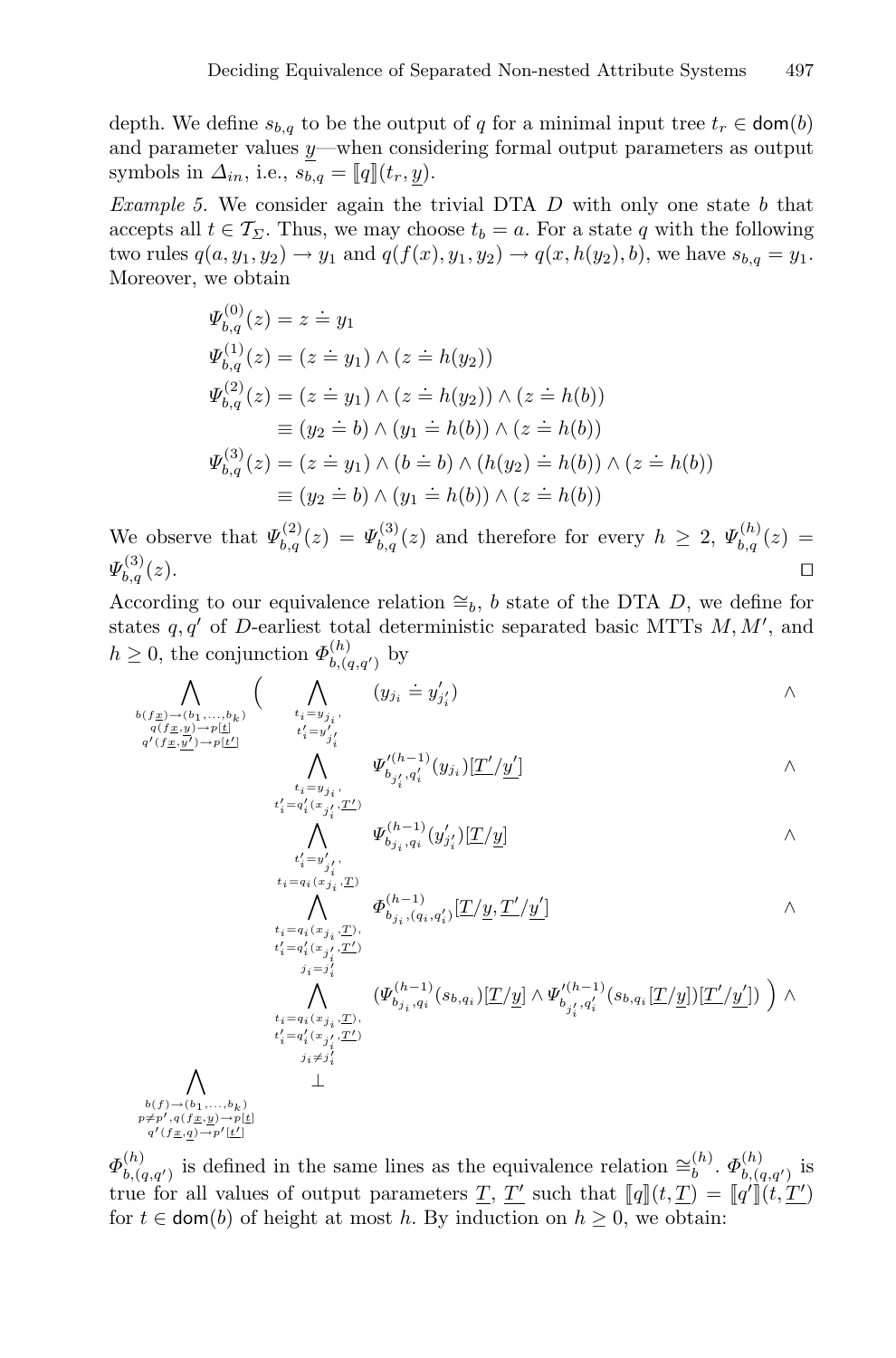**Lemma 3.** For a given DTA D, states  $q, q'$  of D-earliest total separated basic *MTTs, vectors of trees*  $T, T'$  *over*  $\Delta_{in}$ , *b a state of*  $D$ *.*  $s \in \text{dom}(b)$ *, and*  $h \geq 0$ *the following two statements hold:*

$$
(q, \underline{T}) \cong_b^{(h)} (q', \underline{T'}) \Leftrightarrow \Phi_{b, (q, q')}^{(h)} [\underline{T}/\underline{y}, \underline{T'}/\underline{y'}] \equiv \text{true}
$$
  

$$
s \cong_b^{(h)} (q', \underline{T'}) \Leftrightarrow \Psi_{b, q'}^{(h)}(t) [\underline{T'}/\underline{y}] \equiv \text{true}
$$

 $\Phi_{b,(q,q')}^{(h)}$  is a conjunction of equations of the form  $y_i \doteq y_j$ ,  $y_i \doteq t$  with  $t \in \Delta_{in}$ . Every satisfiable conjunction of equalities is equivalent to a (possible empty) finite conjunction of equations of the form  $y_i \doteq t_i$ ,  $t_i \in \mathcal{T}_{\Delta_{in} \cup Y}$  where the  $y_i$  are distinct and no equation is of the form  $y_j \doteq y_j$ . We call such conjunctions *reduced*. If we have two inequivalent reduced conjunctions  $\phi_1$  and  $\phi_2$  with  $\phi_1 \Rightarrow \phi_2$  then  $\phi_1$  contains strictly more equations. From that follows that for every sequence  $\phi_0 \Rightarrow \dots \phi_m$  of pairwise inequivalent reduced conjunctions  $\phi_i$  with k variables,  $m \leq k+1$  holds. This observation is crucial for the termination of the fixpoint iteration we will use to compute  $\Phi_{b,(q,q')}^{(h)}$ .

For  $h \geq 0$  we have:

$$
\Psi_{b,q}^{(h)}(z) \Rightarrow \Psi_{b,q}^{(h-1)}(z)
$$
\n(2)

<span id="page-10-0"></span>
$$
\Phi_{b,(q,q')}^{(h)} \Rightarrow \Phi_{b,(q,q')}^{(h-1)} \tag{3}
$$

As we fixed the number of output parameters to the number  $l$ , for each pair  $(q, q')$  the conjunction  $\Phi_{b, (q,q')}^{(h)}$  contains at most 2l variables  $y_i, y'_i$ . Assuming that the MTTs to which state q and  $q'$  belong have n states each, we conclude that  $\Phi_{b,(q,q')}^{(n^2(2l+1))} \equiv \Phi_{b,(q,q')}^{(n^2(2l+1)+i)}$  and  $\Psi_{b,q}^{(n(l+1))} \equiv \Psi_{b,q}^{(n(l+1)+i)}$  for all  $i \geq 0$ . Thus, we can define  $\Phi_{b,(q,q')} := \Phi_{b,(q,q')}^{(n^2(2l+1))}$  and  $\Psi_{b,q} := \Psi_{b,q}^{(n(l+1))}$ . As  $(q,\underline{T}) \cong_b (q',\underline{T}')$  iff for all  $h \geq 0$ ,  $(q, \underline{T}) \cong_b^{(h)} (q', \underline{T'})$  holds, observation [\(3\)](#page-10-0) implies that

$$
(q, \underline{T}) \cong_b (q', \underline{T'}) \Leftrightarrow \Phi_{b,(q,q')}[\underline{T}/\underline{y}][\underline{T'}/\underline{y'}] \equiv \text{true}
$$

<span id="page-10-1"></span>Therefore, we have:

**Lemma 4.** For a DTA D, states  $q, q'$  of D-earliest separated basic MTTs  $M, M'$ *and states* b of D, the formula  $\Phi_{b,(q,q')}$  can be computed in time polynomial in *the sizes of* M *and* M *.*

*Proof.* We successively compute the conjunctions  $\Psi_{b,q}^{(h)}(z), \Psi_{b,q'}^{(h)}(z), \Phi_{b,(q,q')}^{(h)}$  $h \geq 0$ , for all states  $b, q, q'$ . As discussed before, some  $h \leq n^2(2l+1)$  exists such that the conjunctions for  $h+1$  are equivalent to the corresponding conjunctions for  $h$ —in which case, we terminate. It remains to prove that the conjunctions for h can be computed from the conjunctions for  $h-1$  in polynomial time. For that, it is crucial that we maintain *reduced* conjunctions. Nonetheless, the *sizes* of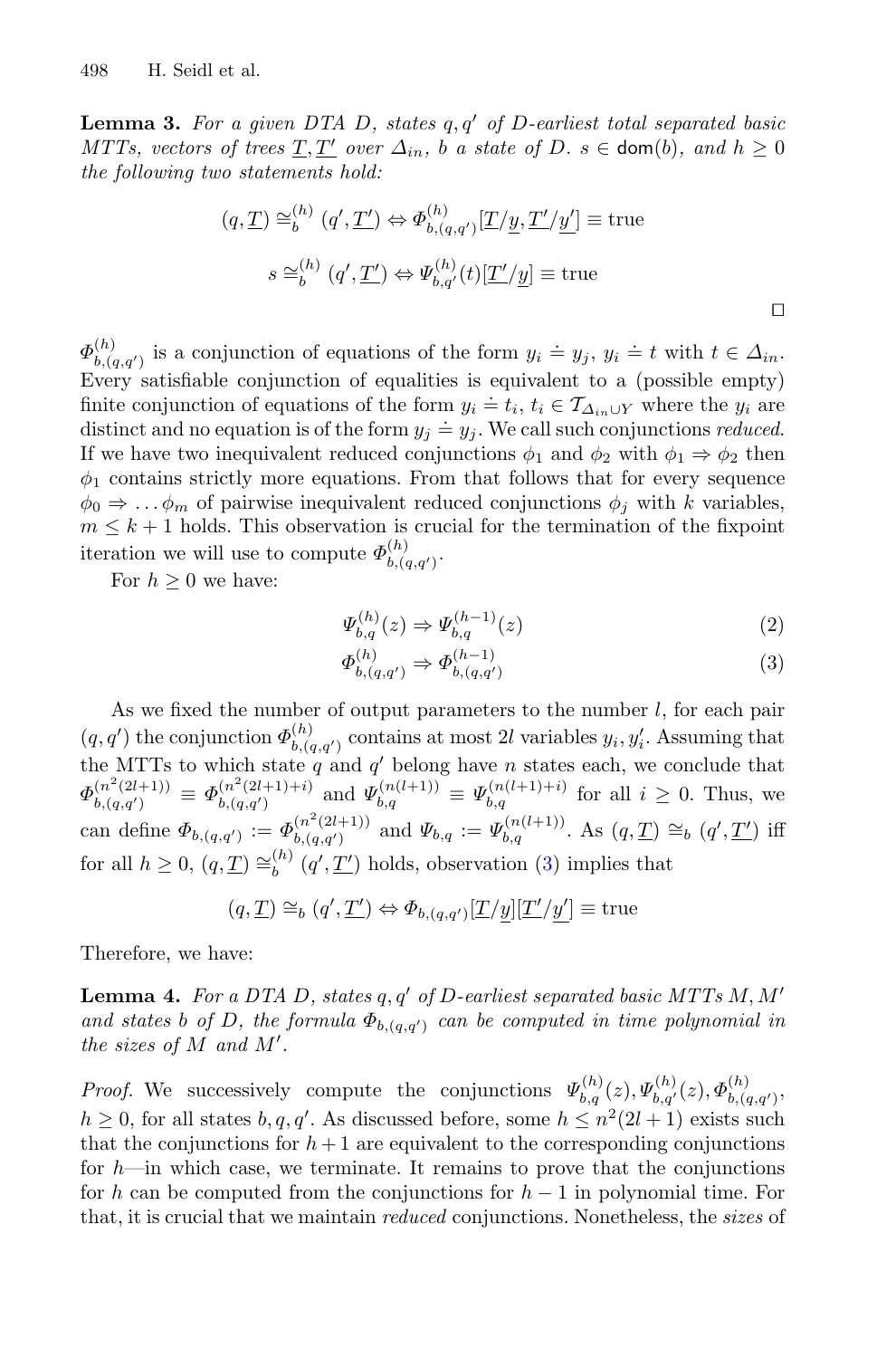occurring right-hand sides of equalities may be quite large. Consider for example the conjunction  $x_1 = a \wedge x_2 = f(x_1, x_1) \wedge \ldots \wedge x_n = f(x_{n-1}, x_{n-1})$ . The corresponding reduced conjunction is then given by  $x_1 = a \land x_2 = f(a, a) \land ... \land x_n =$  $f(f(f(\ldots(f(a, a))\ldots))$  where the sizes of right-hand sides grow exponentially. In order to arrive at a polynomial-size representation, we therefore rely on compact representations where isomorphic subtrees are represented only once. W.r.t. this representation, reduction of a non-reduced conjunction, implications between reduced conjunctions as well as substitution of variables in conjunctions can all be realized in polynomial time. From that, the assertion of the lemma follows.

*Example 6.* Let D be a DTA with the following rules  $b(f(x)) \rightarrow (b), b(g) \rightarrow$ () and  $b(h) \rightarrow$  (). Let q and q' be states of separated basic MTTs M, M', respectively, that are D-earliest and  $\pi$ ,  $\pi'$  be the mappings from the states of D to the states of M, M' with  $(b,q) \in \pi$  and  $(b,q') \in \pi'$ .

$$
q(f(x), y_1, y_2) \rightarrow a(q(x, b(y_1, y_1), c(y_2), d))
$$
  
\n
$$
q(g, y_1, y_2) \rightarrow y_1
$$
  
\n
$$
q(h, y_1, y_2) \rightarrow y_2
$$
  
\n
$$
q'(f(x), y'_1, y'_2) \rightarrow a(q'(x, c(y'_1), b(y'_2, y'_2), d))
$$
  
\n
$$
q'(g, y'_1, y'_2) \rightarrow y'_2
$$
  
\n
$$
q'(h, y'_1, y'_2) \rightarrow y'_1
$$

$$
\Phi_{r,(q,q')}^{(0)} = (y_1 \doteq y_2') \land (y_2 \doteq y_1')
$$
\n
$$
\Phi_{r,(q,q')}^{(1)} = (y_1 \doteq y_2') \land (y_2 \doteq y_1') \land (b(y_1, y_1) \doteq b(y_2', y_2')) \land (c(y_2) \doteq c(y_1'))
$$
\n
$$
\equiv (y_1 \doteq y_2') \land (y_2 \doteq y_1') = \Phi_{r,(q,q')}^{(0)}
$$

In summary, we obtain the main theorem of our paper.

**Theorem 2.** *Let* (M,A) *and* (M , A ) *be pairs consisting of total deterministic separated basic MTTs* M*,* M *and corresponding axioms* A*,* A *and* D *a DTA. Then the equivalence of*  $(M, A)$  *and*  $(M', A')$  *relative to* D *is decidable. If* D *accepts all input trees, equivalence can be decided in polynomial time.*

*Proof.* By Lemma [2](#page-6-0) we build pairs  $(M_1, A_1)$  and  $(M'_1, A'_1)$  that are equivalent to  $(M, A)$  and  $(M', A')$  where  $M_1, M'_1$  are D-earliest separated basic MTTs. If D is trivial the construction is in polynomial time, cf. Corollary [1.](#page-6-2) Let the axioms be  $A_1 = p[q_1(x_{i_1}, \underline{T_1}), \ldots, q_k(x_{i_k}, \underline{T_k})]$  and  $A'_1 = p'[q'_1(x_{i'_1}, \underline{T_1}), \ldots, q'_k(x_{i'_{k'}}, \underline{T_{k'}})].$ According to Lemma [3](#page-9-0)  $(M_1, A_1)$  and  $(M'_1, A'_1)$  are equivalent iff

 $-p = p', k = k'$  and - for all  $j = 1, ..., k$ ,  $\Phi_{b,(q_j,q'_j)}[\underline{T_j}/\underline{y}, \underline{T_j}/\underline{y'}]$  is equivalent to true.

By Lemma [4](#page-10-1) we can decide the second statements in time polynomial in the sizes of  $M_1$  and  $M'_1$ .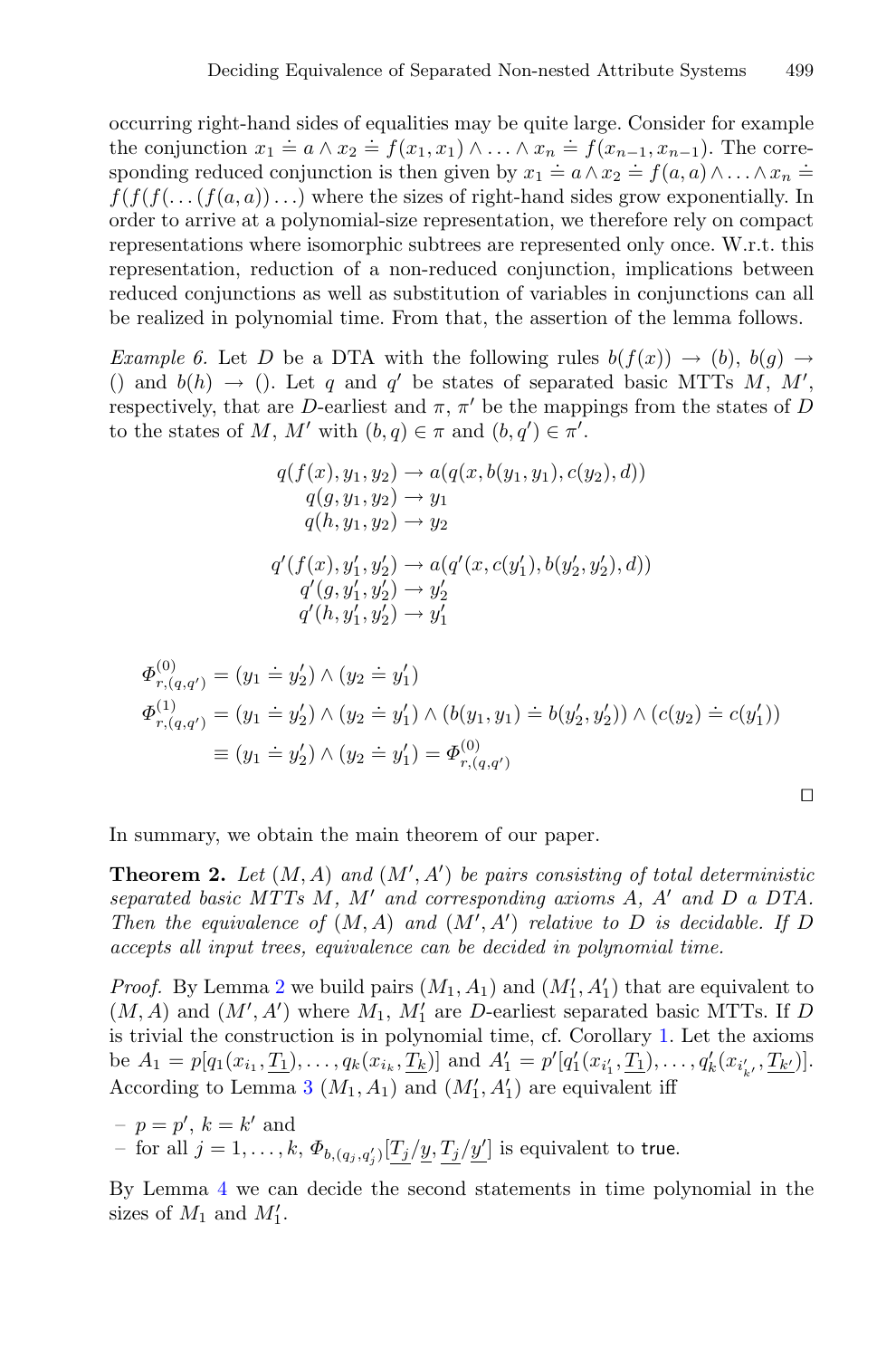# <span id="page-12-0"></span>**5 Applications**

In this section we show several applications of our equivalence result. First, we consider partial transductions of separated basic MTTs. To decide the equivalence of partial transductions we need to decide  $(a)$  whether the domain of two given MTTs is the same and if so,  $(b)$  whether the transductions on this domain are the same. How the second part of the decision procedure is done was shown in detail in this paper if the domain is given by a DTA. It therefore remains to discuss how this DTA can be obtained. It was shown in [\[4](#page-15-11), Theorem 3.1] that the domain of every top-down tree transducer  $T$  can be accepted by some DTA  $B_T$  and this automaton can be constructed from T in exponential time. This construction can easily be extended to basic MTTs. The decidability of equivalence of DTAs is well-known and can be done in polynomial time  $[16,17]$  $[16,17]$  $[16,17]$ . To obtain a total transducer we add for each pair  $(q, f)$ ,  $q \in Q$  and  $f \in \Sigma$  that has no rule a new rule  $q(f(\underline{x}), y) \to \bot$ , where  $\bot$  is an arbitrary symbol in  $\Delta_{out}$  of rank zero.

*Example 7.* In Example [1](#page-4-0) we discussed how to adjust the transducer from the introduction to our formal definition. We therefore had to introduce additional rules to obtain a total transducer. Now we still add rules for the same pairs  $(q, f)$  but only with right-hand sides  $\perp$ . Therefore the original domain of the transducer is given by a DTA  $D = (R, \Sigma, r_0, \delta_D)$  with the rules  $r_0(g(x_1, x_2)) \rightarrow (r(x_1) r(x_2)) r(f(x_1, x_2)) \rightarrow (r(x_1) r(x_2))$  and  $r(i) \rightarrow ( )$  for  $i = 1, 2, 3$  $(r(x_1), r(x_2)), r(f(x_1, x_2)) \rightarrow (r(x_1), r(x_2))$  and  $r(i) \rightarrow$  ( ) for  $i = 1, 2, 3$ .

**Corollary 2.** *The equivalence of deterministic separated basic MTTs with a* partial *transition function is decidable.*

Next, we show that our result can be used to decide the equivalence of total separated basic MTTs with look-ahead. A total macro tree transducer with regular look-ahead (MTT<sup>R</sup>) is a tuple  $(Q, \Sigma, \Delta, \delta, R, \delta_R)$  where R is a finite set of look-ahead states and  $\delta_R$  is a total function from  $R^k \to R$  for every  $f \in \Sigma^{(k)}$ . Additionally we have a deterministic bottom-up tree automaton  $(P, \Sigma, \delta, -)$ (without final states). A rule of the MTT is of the form

$$
q(f(t_1,\ldots,t_k),y_1,\ldots,y_k)\to t \qquad \langle p_1,\ldots,p_k\rangle
$$

and is applicable to an input tree  $f(t_1,\ldots,t_k)$  if the look-ahead automaton accepts  $t_i$  in state  $p_i$  for all  $i = 1, \ldots, k$ . For every  $q, f, p_1, \ldots, p_k$  there is exactly one such rule. Let  $N_1 = (Q_1, \Sigma_1, \Delta_1, \delta_1, R_1, \delta_{R1}), N_2 = (Q_2, \Sigma_2, \Delta_2, \delta_2, R_2, \delta_{R2})$ be two total separated basic MTTs with look-ahead. We construct total separated basic MTTs M1, M<sup>2</sup> *without* look-ahead as follows. The input alphabet contains for every  $f \in \Sigma$  and  $r_1, \ldots, r_k \in R_1, r'_1, \ldots, r'_k \in R_2$  the symbols  $\langle f, r_1,\ldots,r_k,r'_1,\ldots,r'_k\rangle$ . For  $q(f(x_1,\ldots,x_k),\underline{y})\to p[T_1,\ldots,T_m]$   $\langle r_1,\ldots,r_k\rangle$  and  $q'(f(x_1,\ldots,x_k),\underline{y'}) \to p'[T'_1,\ldots,T'_m] \langle r'_1,\ldots,r'_k\rangle$  we obtain for  $M_1$  the rules

$$
\hat{q}(\langle f(x_1,\ldots,x_k),r_1,\ldots,r_k,r'_1,\ldots,r'_k\rangle,\underline{y})\to p[\hat{T}_1,\ldots,\hat{T}_m]
$$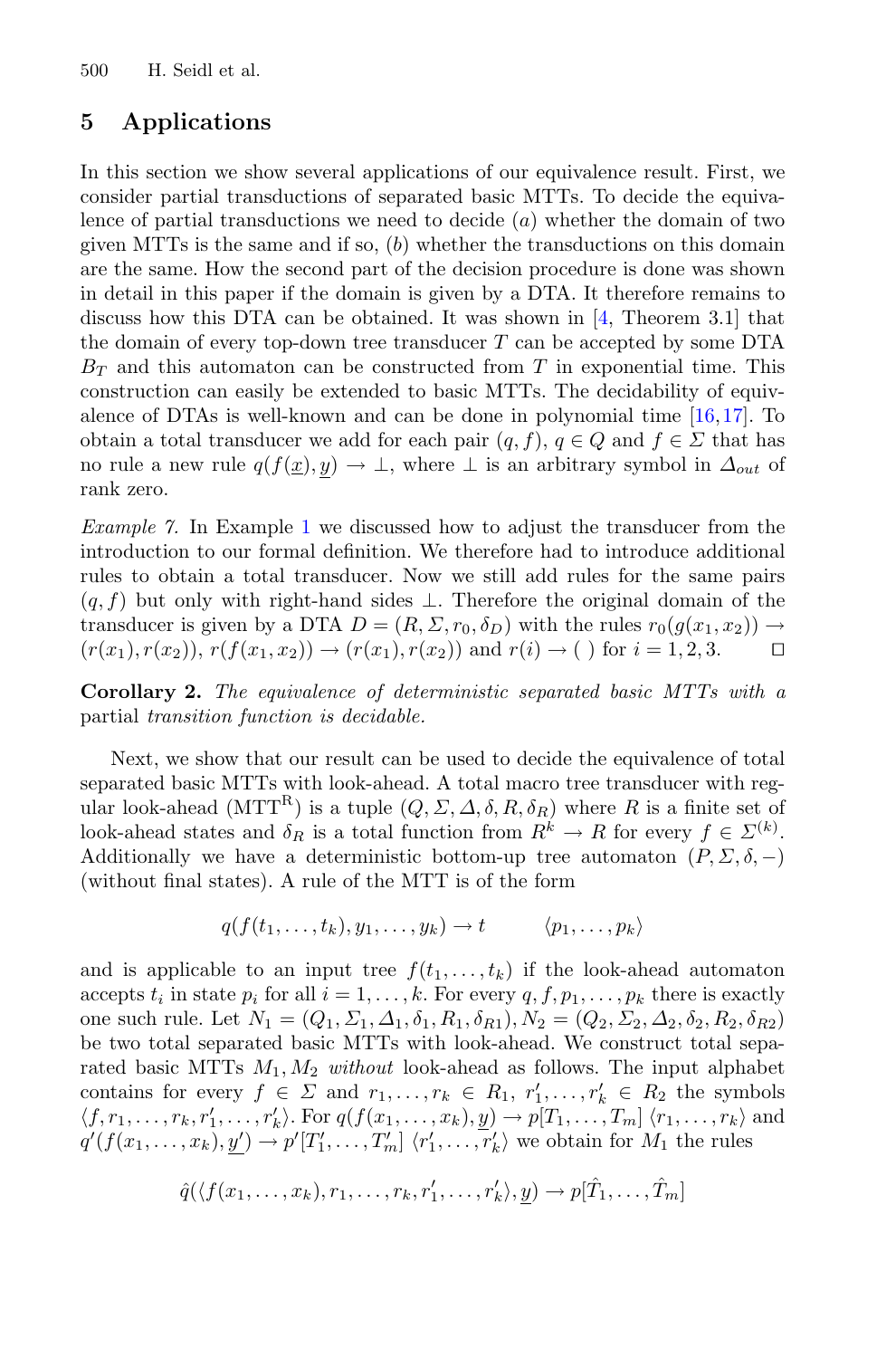with  $\hat{T}_i = \hat{q}_i(\langle x_{j_i}, \hat{r}_1, \dots, \hat{r}_l, \hat{r}_1', \dots, \hat{r_l'}\rangle, Z_i)$  if  $T_i = q_i(x_{j_i}, Z_i)$  and  $q_i(x_{j_i}, \underline{y}) \rightarrow$  $\hat{T}_i$   $\langle \hat{r}_1,\ldots,\hat{r}_l \rangle$  and  $q'_i(x_{j_i},y') \rightarrow \hat{T}'_i$   $\langle \hat{r_1'},\ldots,\hat{r_l'} \rangle$ . If  $T_i = y_{j_i}$  then  $\hat{T}_i = y_{j_i}$ . The total separated basic MTT  $M_2$  is constructed in the same lines. Thus,  $N_i$ ,  $i = 1, 2$  can be simulated by  $M_i$ ,  $i = 1, 2$ , respectively, if the input is restricted to the regular tree language of new input trees that represent correct runs of the look-ahead automata.

**Corollary 3.** *The equivalence of total separated basic MTTs with regular lookahead is decidable in polynomial time.*

Last, we consider separated basic MTTs that concatenate strings instead of trees in the parameters. We abbreviate this class of transducers by MTTyp. Thus, the alphabet  $\Delta_{in}$  is not longer a ranked alphabet but a unranked alphabet which elements/letters can be concatenated to words. The procedure to decide equivalence of MTTyp is essentially the same as we discussed in this paper but instead of conjunctions of equations of trees over  $\Delta_{in} \cup Y$  we obtain conjunctions equations of words. Equations of words is a well studied problem [\[23,](#page-16-3)[24,](#page-16-4)[26](#page-16-5)]. In particular, the confirmed Ehrenfeucht conjecture states that each conjunction of a set of word equations over a finite alphabet and using a finite number of variables, is equivalent to the conjunction of a finite subset of word equations [\[19\]](#page-15-14). Accordingly, by a similar argument as in Sect. [4,](#page-8-1) the sequences of conjunctions  $\Psi_{b,q}^{(h)}(z), \Psi_{b,q'}^{(h)}(z), \Phi_{b,(q,q')}^{(h)}, h \geq 0$ , are ultimately stable. Using an encoding of words by integer matrices and applying techniques as in [\[19](#page-15-14)], we obtain:

**Theorem 3.** *The equivalence of total separated basic MTTs that concatenate words instead of trees in the parameters*  $(\Delta_{in}$  *is unranked) is decidable.* 

# **6 Related Work**

For several subclasses of attribute systems equivalence is known to be decidable. For instance, attributed grammars without inherited attributes are equivalent to deterministic top-down tree transducers  $(DT)$  [\[3](#page-15-5)[,5](#page-15-15)]. For this class equivalence was shown to be decidable by Esik [\[10](#page-15-16)]. Later, a simplified algorithm was provided in [\[8](#page-15-7)]. If the tree translation of an attribute grammar is of linear size increase, then equivalence is decidable, because it is decidable for deterministic macro tree transducers (DMTT) of linear size increase. This follows from the fact that the latter class coincides with the class of (deterministic) MSO definable tree translations (DMSOTT) [\[6](#page-15-17)] for which equivalence is decidable [\[7\]](#page-15-18). Figure [3](#page-14-0) shows a Hasse diagram of classes of translations realized by certain deterministic tree transducers. The prefixes "l", "n", "sn", "b" and "sb" mean "linear size increase", "non-nested", "separated non-nested", "basic" and "separated basic", respectively. A minimal class where it is still open whether equivalence is decidable is the class of *non-nested* attribute systems (nATT) which, on the macro tree transducer side, is included in the class of *basic* deterministic macro tree transducers (bDMTT).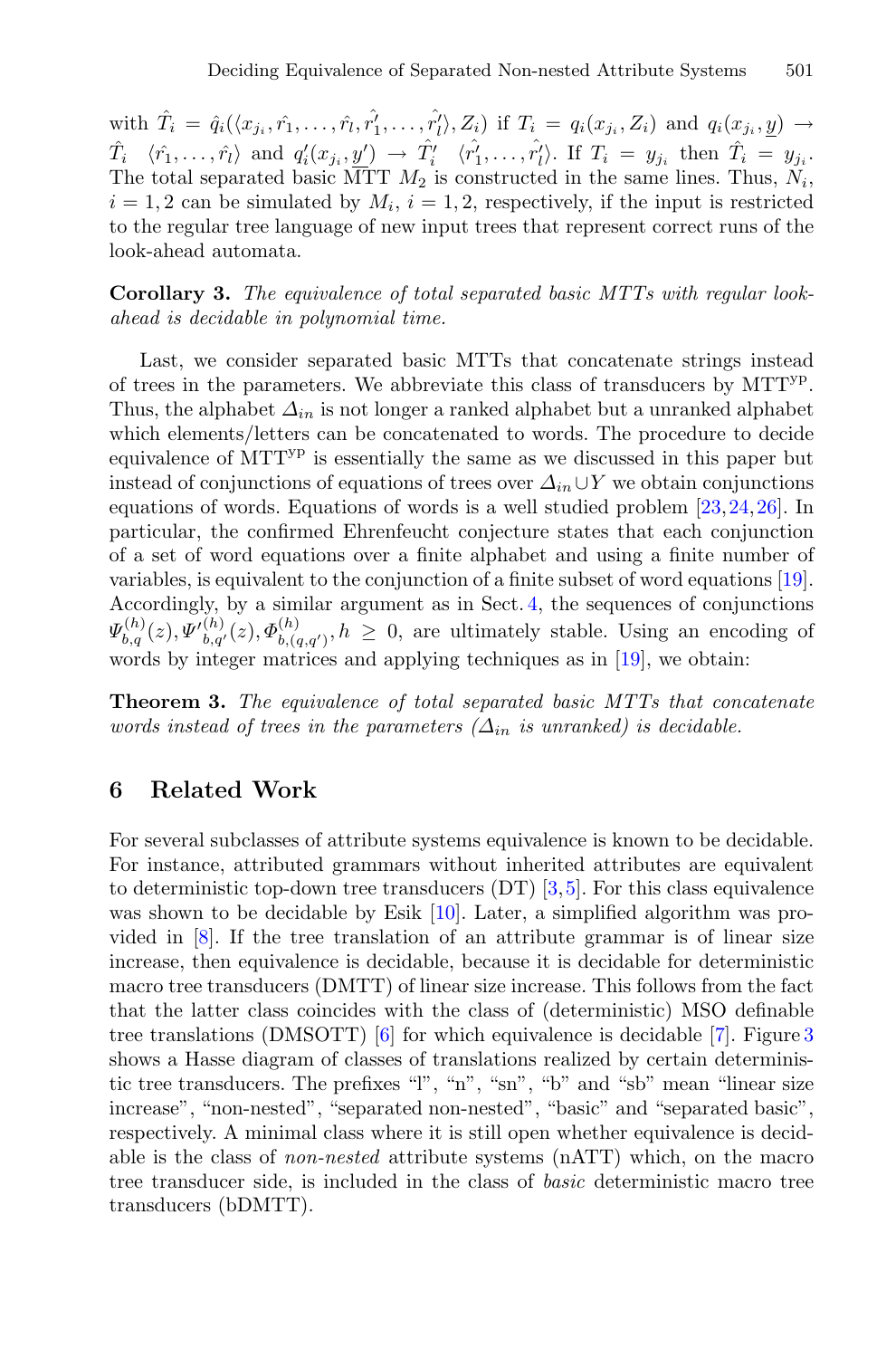<span id="page-14-0"></span>

**Fig. 3.** Classes with and without (underlined) known decidability of equivalence

For deterministic top-down tree transducers, equivalence can be decided in EXPSPACE, and in NLOGSPACE if the transducers are total [\[25](#page-16-6)]. For the latter class of transducers, one can decide equivalence in polynomial time by transforming the transducer into a canonical normal form (called "earliest normal form") and then checking isomorphism of the resulting transducers [\[8](#page-15-7)]. In terms of hardness, we know that equivalence of deterministic top-down tree transducers is EXPTIME-hard. For linear size increase deterministic macro tree transducers the precise complexity is not known (but is at least NP-hard). More complexity results are known for other models of tree transducers such as streaming tree transducers  $[1]$  $[1]$ , see  $[25]$  $[25]$  for a summary.

### **7 Conclusion**

We have proved that the equivalence problem for separated non-nested attribute systems can be decided in polynomial time. In fact, we have shown a stronger statement, namely that in polynomial time equivalence of *separated basic total deterministic macro tree transducers* can be decided. To see that the latter is a strict superclass of the former, consider the translation that takes a binary tree as input, and outputs the same tree, but under each leaf a new monadic tree is output which represents the inverse Dewey path of that node. For instance, the tree  $f(f(a, a), a)$  is translated into the tree  $f(f(a(1(1(e))), a(2(1(e))))$ ,  $a(2(e))$ . A macro tree transducer of the desired class can easily realize this translation using a rule of the form  $q(f(x_1,2), y) \rightarrow f(q(x_1,1(y)), q(x_2,2(y)))$ . In contrast, no attribute system can realize this translation. The reason is that for every attribute system, the number of distinct output subtrees is linearly bounded by the size of the input tree. For the given translation there is no linear such bound (it is bounded by  $|s| \log(|s|)$ ).

The idea of "separated" to use different output alphabets, is related to the idea of transducers "with origin"  $[2,11]$  $[2,11]$ . In future work we would like to define adequate notions of origin for macro tree transducer, and prove that equivalence of such (deterministic) transducers with origin is decidable.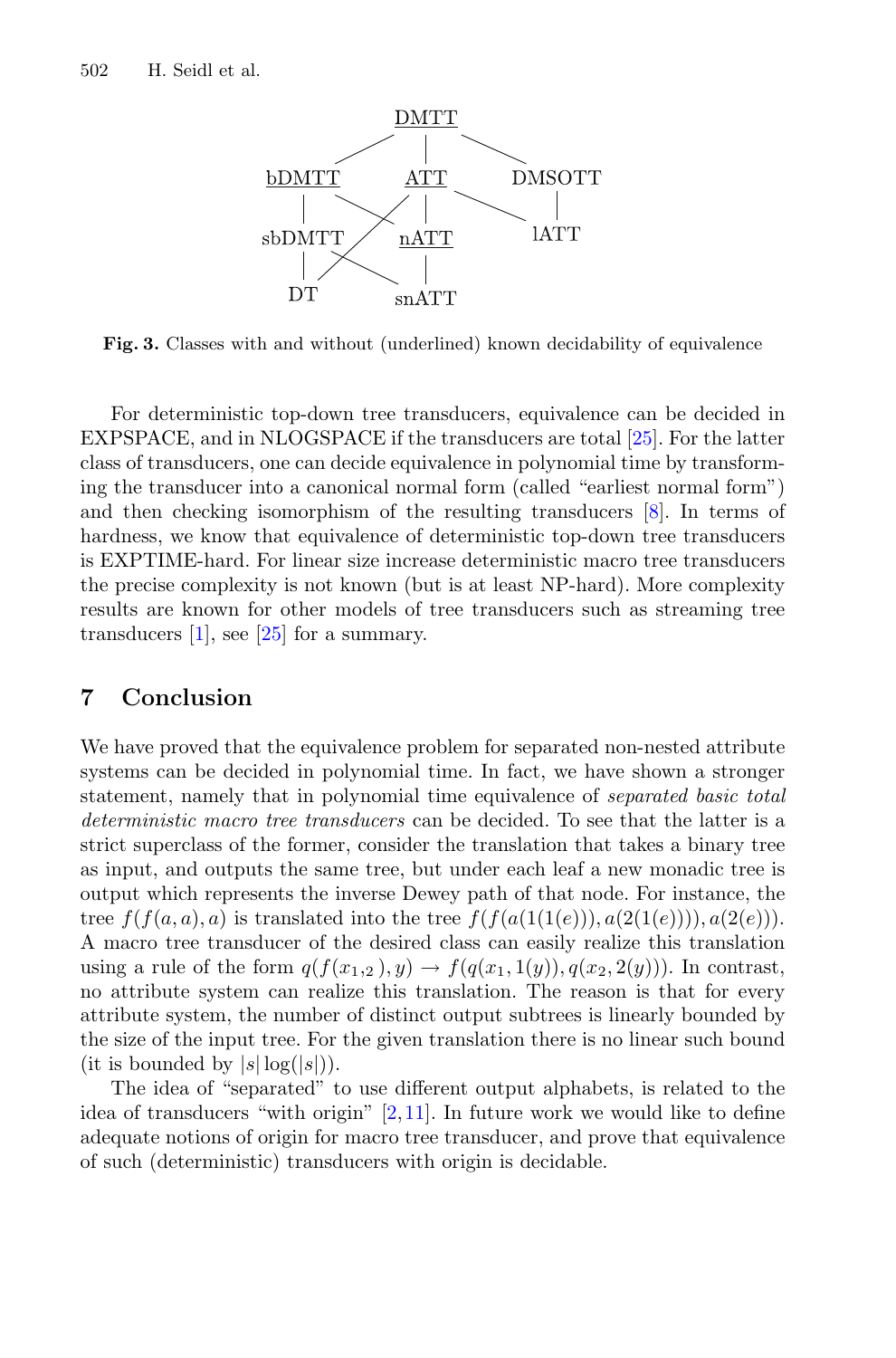# **References**

- <span id="page-15-19"></span>1. Alur, R., D'Antoni, L.: Streaming tree transducers. J. ACM **64**(5):31:1–31:55 (2017)
- <span id="page-15-20"></span>2. Bojańczyk, M.: Transducers with origin information. In: Esparza, J., Fraigniaud, P., Husfeldt, T., Koutsoupias, E. (eds.) ICALP 2014, Part II. LNCS, vol. 8573, pp. 26–37. Springer, Heidelberg (2014). [https://doi.org/10.1007/978-3-662-43951-7](https://doi.org/10.1007/978-3-662-43951-7_3) 3
- <span id="page-15-5"></span>3. Courcelle, B., Franchi-Zannettacci, P.: Attribute grammars and recursive program schemes I. Theor. Comput. Sci. **17**(2), 163–191 (1982)
- <span id="page-15-11"></span>4. Engelfriet, J.: Top-down tree transducers with regular look-ahead. Math. Syst. Theory **10**, 289–303 (1977)
- <span id="page-15-15"></span>5. Engelfriet, J.: Some open questions and recent results on tree transducers and tree languages. In: Formal Language Theory, pp. 241–286. Elsevier (1980)
- <span id="page-15-17"></span>6. Engelfriet, J., Maneth, S.: Macro tree translations of linear size increase are MSO definable. SIAM J. Comput. **32**(4), 950–1006 (2003)
- <span id="page-15-18"></span>7. Engelfriet, J., Maneth, S.: The equivalence problem for deterministic MSO tree transducers is decidable. Inf. Process. Lett. **100**(5), 206–212 (2006)
- <span id="page-15-7"></span>8. Engelfriet, J., Maneth, S., Seidl, H.: Deciding equivalence of top-down XML transformations in polynomial time. J. Comput. Syst. Sci. **75**(5), 271–286 (2009)
- <span id="page-15-6"></span>9. Engelfriet, J., Vogler, H.: Macro tree transducers. J. Comput. Syst. Sci. **31**(1), 71–146 (1985)
- <span id="page-15-16"></span>10. Esik, Z.: Decidability results concerning tree transducers I. Acta Cybern. ´ **5**(1), 1–20 (1980)
- <span id="page-15-21"></span>11. Filiot, E., Maneth, S., Reynier, P., Talbot, J.: Decision problems of tree transducers with origin. Inf. Comput. 261(Part), 311–335 (2018)
- <span id="page-15-2"></span>12. Fors, N., Cedersjö, G., Hedin, G.: JavaRAG: a Java library for reference attribute grammars. In: Proceedings of the 14th International Conference on Modularity, MODULARITY 2015, pp. 55–67. ACM, New York (2015)
- <span id="page-15-8"></span>13. Friese, S., Seidl, H., Maneth, S.: Earliest normal form and minimization for bottomup tree transducers. Int. J. Found. Comput. Sci. **22**(7), 1607–1623 (2011)
- <span id="page-15-3"></span>14. F¨ul¨op, Z.: On attributed tree transducers. Acta Cybern. **5**(3), 261–279 (1981)
- <span id="page-15-4"></span>15. Fülöp, Z., Vogler, H.: Syntax-Directed Semantics - Formal Models Based on Tree Transducers. Monographs in Theoretical Computer Science. An EATCS Series. Springer, Heidelberg (1998). <https://doi.org/10.1007/978-3-642-72248-6>
- <span id="page-15-12"></span>16. Gécseg, F., Steinby, M.: Minimal ascending tree automata. Acta Cybern. 4(1), 37–44 (1978)
- <span id="page-15-13"></span>17. Gécseg, F., Steinby, M.: Tree Automata. Akadéniai Kiadó, Budapest (1984)
- <span id="page-15-10"></span>18. Griffiths, T.V.: The unsolvability of the equivalence problem for lambda-free nondeterministic generalized machines. J. ACM **15**(3), 409–413 (1968)
- <span id="page-15-14"></span>19. Honkala, J.: A short solution for the HDT0L sequence equivalence problem. Theor. Comput. Sci. **244**(1–2), 267–270 (2000)
- <span id="page-15-0"></span>20. Knuth, D.E.: Semantics of context-free languages. Math. Syst. Theory **2**(2), 127– 145 (1968)
- <span id="page-15-1"></span>21. Knuth, D.E.: Correction: semantics of context-free languages. Math. Syst. Theory **5**(1), 95–96 (1971)
- <span id="page-15-9"></span>22. Laurence, G., Lemay, A., Niehren, J., Staworko, S., Tommasi, M.: Normalization of sequential top-down tree-to-word transducers. In: Dediu, A.-H., Inenaga, S., Martín-Vide, C. (eds.) LATA 2011. LNCS, vol. 6638, pp. 354–365. Springer, Heidelberg (2011). [https://doi.org/10.1007/978-3-642-21254-3](https://doi.org/10.1007/978-3-642-21254-3_28) 28